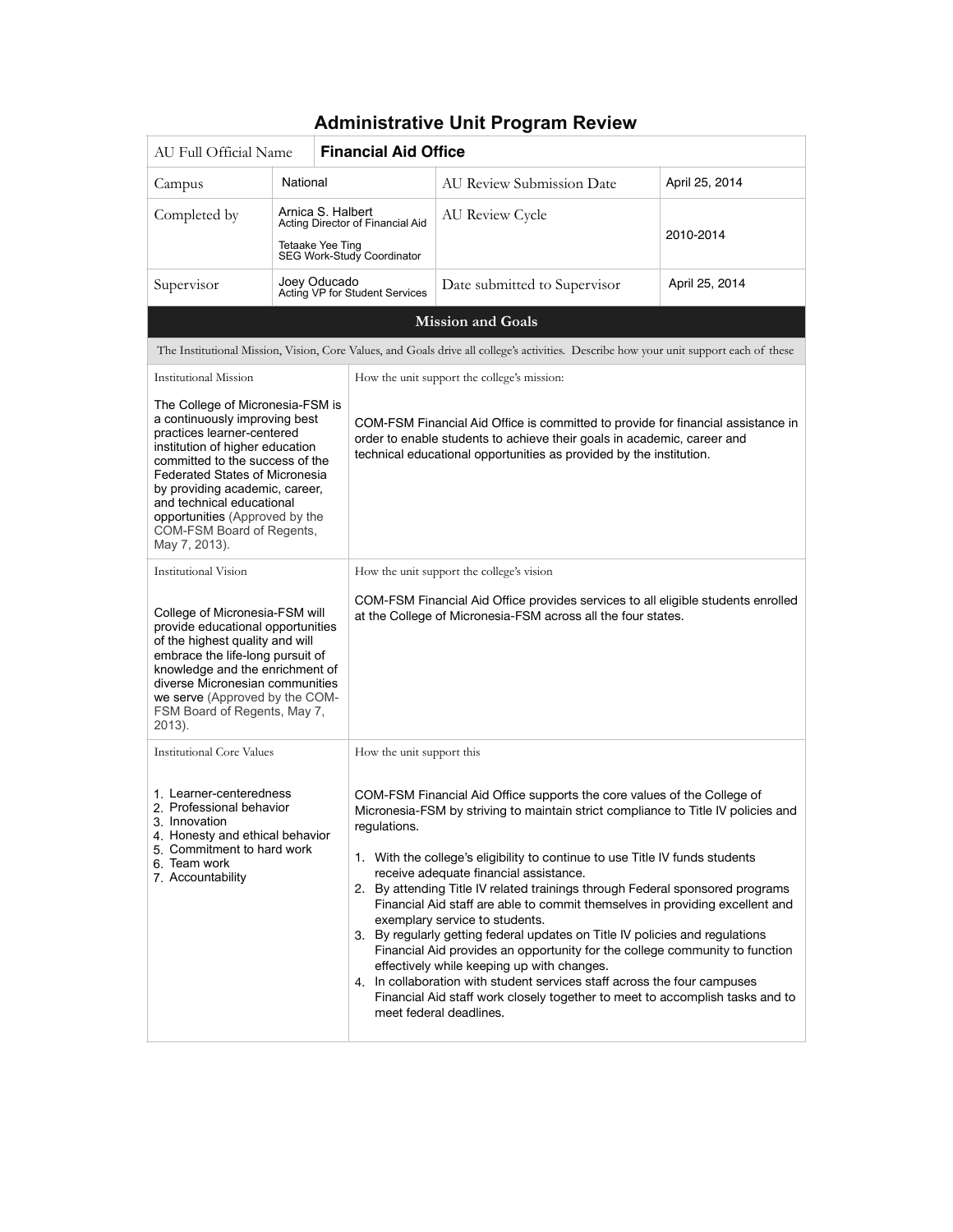Institutional Strategic Goals

learners.

**1. Focus on student success.**  The College of Micronesia-FSM will pursue excellence in student success and will develop a balance between *"access and success"* with appropriate career pathways for

2. **Emphasize academic offerings in service to national needs.** The College of Micronesia-FSM will increase the number of four-year program opportunities while also strengthening the career and technical educational opportunities for non-college-bound students.

3. **Be financially sound, fiscally responsible, and build resources in anticipation of future needs.**  The College of Micronesia-FSM will generate diversified revenue sources, create an allied foundation, and accumulate reserves and endowment assets.

4. **Invest in and build a strong capacity in human capital.** The College of Micronesia-FSM will support and strengthen faculty, staff, and administrators through establishment of aspirational goals for credentialing and funding professional development and building upon organizational and leadership capacity.

5. **Become a learning organization through development of a learning culture guided by learning leaders.** The College of Micronesia-FSM will operate under the assumptions that learning is a skill and is worthy of investment and mastery, and that the communication of information and participatory governance are pivotal to organizational success. There will be support of the time, energy, and resources necessary to foster critical reflection and experimentation towards institutional improvement through double-loop learning and systematic thinking.

6. **Evoke an image of quality.** The College of Micronesia-FSM will be viewed as a model institution for best practices exhibited through quality, excellence, and integrity of both employees and graduates. The college will maintain regional accreditation without sanction for the maximum six-year cycle allowed by the Accrediting Commission for Community and Junior Colleges: Western Association of Schools and Colleges.

How the unit support this

COM-FSM Financial Aid Office continues to link its goals and objectives to student success as specified in its mission and goals.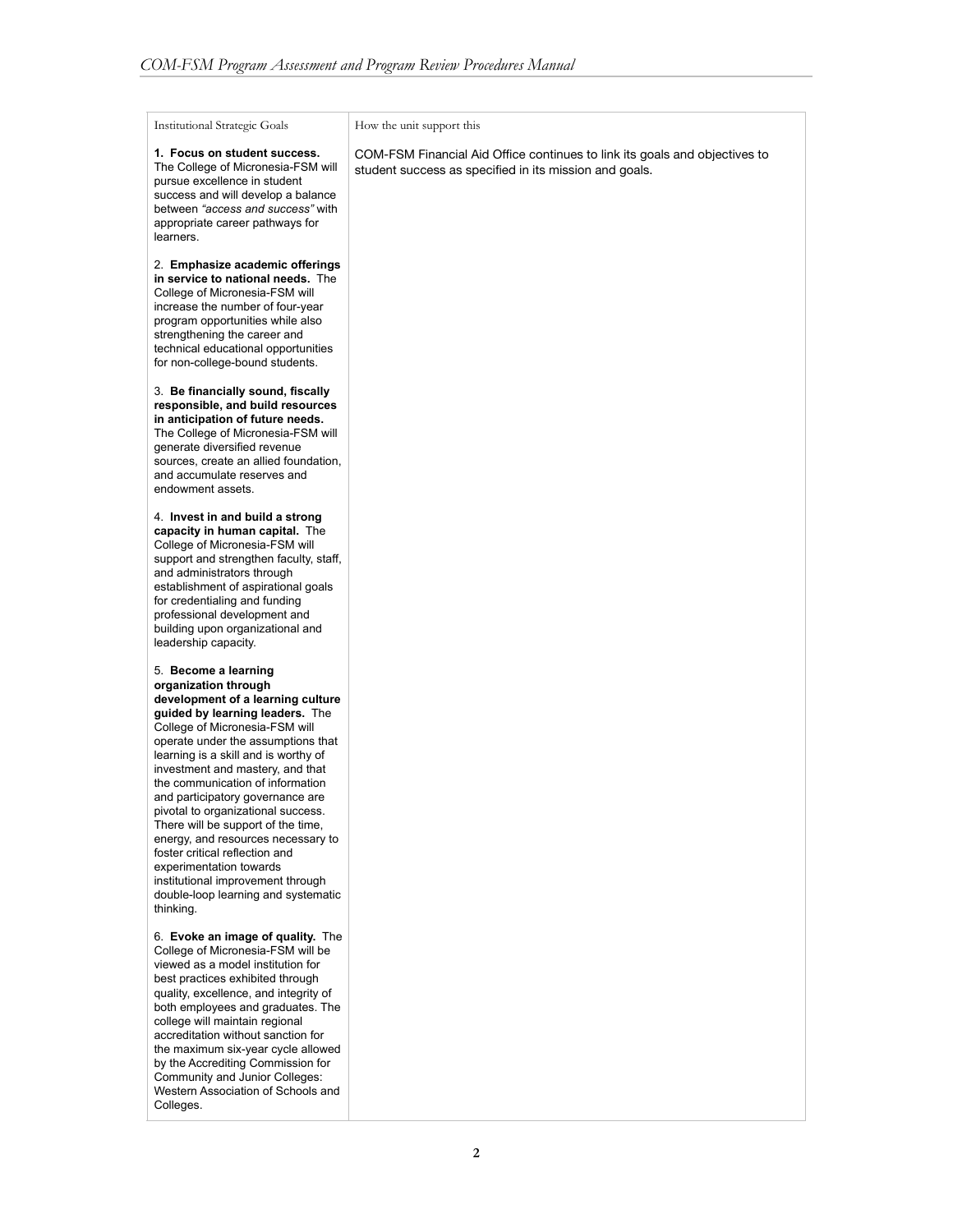|                                                                                                                                                                                                                                                                                                                                                                                                                                                                             | AU Mission, Goals, and Objectives)                                                                                                                                                              |                                            |            |                                                                                                                                                                                                                                                                                                                                                                                                                                                                                                                                                                                                                                                                                                                                                                                                                                                                                                                                                                                                                                                                                                                                                                                                                                                             |            |
|-----------------------------------------------------------------------------------------------------------------------------------------------------------------------------------------------------------------------------------------------------------------------------------------------------------------------------------------------------------------------------------------------------------------------------------------------------------------------------|-------------------------------------------------------------------------------------------------------------------------------------------------------------------------------------------------|--------------------------------------------|------------|-------------------------------------------------------------------------------------------------------------------------------------------------------------------------------------------------------------------------------------------------------------------------------------------------------------------------------------------------------------------------------------------------------------------------------------------------------------------------------------------------------------------------------------------------------------------------------------------------------------------------------------------------------------------------------------------------------------------------------------------------------------------------------------------------------------------------------------------------------------------------------------------------------------------------------------------------------------------------------------------------------------------------------------------------------------------------------------------------------------------------------------------------------------------------------------------------------------------------------------------------------------|------------|
| <b>Mission Statement</b><br><b>COM-FSM Financial Aid Office</b><br>supports the mission statement<br>of the College and the Student<br>Services. The primary mission of<br>the Financial Aid Office is to<br>administer all financial aid<br>programs, federal or local in<br>compliance with applicable law<br>and regulations and maintaining<br>integrity, accuracy and timeliness<br>in the delivery of financial<br>assistance to all students<br>admitted to COM-FSM. | Goals<br>2011-2012<br>Provide Institutional Support to Foster<br>Student Success and Satisfaction.<br>2012-2013<br>Increase student access and success.<br>2013-2014<br>Foster student success. |                                            | Objectives | 2010-2012 Assessment Cycle<br>1. Process 50% of financial aid<br>awards for eligible students by<br>November 30th.<br>2. Provide financial aid status to all<br>current students who are on last<br>warning before registration.<br>3. All Financial Aid Office staff<br>attained information critical to the<br>integrity of the FederalPrograms<br>as well as the SEG Program<br>2012-2013 Assessment Cycle<br>1. Eligible students in both<br>semesters are able to complete<br>and submit FAFSA and all required<br>documents in a timely manner.<br>2. Enrolling students shall exhibit<br>increased awareness of their<br>financial aid status and to take<br>appropriate steps during<br>registration.<br>3. Students will exhibit increased<br>knowledge and awareness of the<br>Federal FA programs including the<br>SEG program.<br>2013-2014 Assessment Cycle<br>1. Students will articulate that they<br>are satisfied or very satisfied with<br>the service they receive from the<br>Financial Aid Office.<br>2. New incoming students will<br>demonstrate financial aid literacy.<br>3. The department will remain in<br>compliance in its annual audit.<br>4. Ensure eligible students are able<br>to utilize the SEG Work-Study<br>Program. |            |
|                                                                                                                                                                                                                                                                                                                                                                                                                                                                             | AU Description, Data and Trends Analysis                                                                                                                                                        |                                            |            |                                                                                                                                                                                                                                                                                                                                                                                                                                                                                                                                                                                                                                                                                                                                                                                                                                                                                                                                                                                                                                                                                                                                                                                                                                                             |            |
| Describe the purpose, components,<br>and staffing of the AU                                                                                                                                                                                                                                                                                                                                                                                                                 | five staff after termination of Financial Aid Director.                                                                                                                                         |                                            |            | The Financial Aid Office administers various types of financial assistance to<br>help students pay for their educational expenses. Financial aid is provided by<br>federal, state, and institutional sources and consists of grants, loans, and work-<br>study. Current staffing of Financial Aid Office at National campus includes only                                                                                                                                                                                                                                                                                                                                                                                                                                                                                                                                                                                                                                                                                                                                                                                                                                                                                                                   |            |
|                                                                                                                                                                                                                                                                                                                                                                                                                                                                             |                                                                                                                                                                                                 | Current Staffing. Complete the table below |            |                                                                                                                                                                                                                                                                                                                                                                                                                                                                                                                                                                                                                                                                                                                                                                                                                                                                                                                                                                                                                                                                                                                                                                                                                                                             |            |
| List each position by classification                                                                                                                                                                                                                                                                                                                                                                                                                                        | Percent of<br>Employment                                                                                                                                                                        | Months per Year of<br>Employment           |            | Source of Funding                                                                                                                                                                                                                                                                                                                                                                                                                                                                                                                                                                                                                                                                                                                                                                                                                                                                                                                                                                                                                                                                                                                                                                                                                                           | <b>FTE</b> |
| Director of Financial Aid                                                                                                                                                                                                                                                                                                                                                                                                                                                   | 100%                                                                                                                                                                                            |                                            | 12         | <b>Annual Budget</b>                                                                                                                                                                                                                                                                                                                                                                                                                                                                                                                                                                                                                                                                                                                                                                                                                                                                                                                                                                                                                                                                                                                                                                                                                                        | 1          |
| Student Services Specialist III                                                                                                                                                                                                                                                                                                                                                                                                                                             | 100%                                                                                                                                                                                            |                                            | 12         | <b>Annual Budget</b>                                                                                                                                                                                                                                                                                                                                                                                                                                                                                                                                                                                                                                                                                                                                                                                                                                                                                                                                                                                                                                                                                                                                                                                                                                        | 2          |
| Student Services Specialist II                                                                                                                                                                                                                                                                                                                                                                                                                                              | 100%                                                                                                                                                                                            |                                            | 12         | <b>Annual Budget</b>                                                                                                                                                                                                                                                                                                                                                                                                                                                                                                                                                                                                                                                                                                                                                                                                                                                                                                                                                                                                                                                                                                                                                                                                                                        | 1          |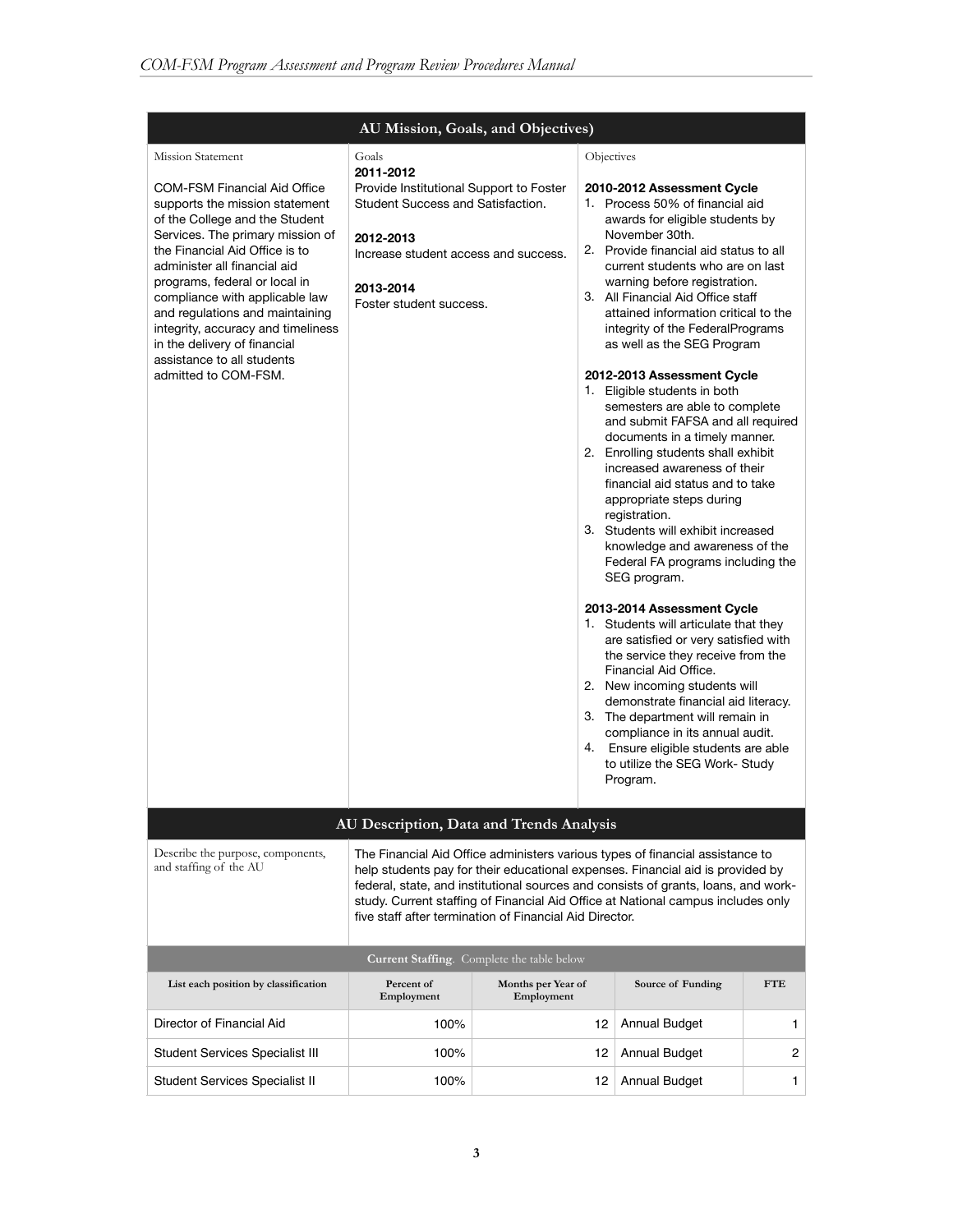| <b>Student Services Assistant I</b>                                                                                  | 100%                                                                 | 12              | <b>Annual Budget</b>                     |  |  |  |  |
|----------------------------------------------------------------------------------------------------------------------|----------------------------------------------------------------------|-----------------|------------------------------------------|--|--|--|--|
| Clerk III                                                                                                            | 100%                                                                 | 12              | <b>Annual Budget</b>                     |  |  |  |  |
| <b>Other Resources.</b> Complete the table below                                                                     |                                                                      |                 |                                          |  |  |  |  |
| List each position by classification                                                                                 | <b>Services Provided</b>                                             | Number of Hours | <b>Overall Cost</b><br>Source of Funding |  |  |  |  |
| None                                                                                                                 | Not Applicable<br>Not Applicable<br>Not Applicable<br>Not Applicable |                 |                                          |  |  |  |  |
| Utilize the data provided in the above table in a discussion of the appropriateness of the staffing levels of the AU |                                                                      |                 |                                          |  |  |  |  |

From the data available through SIS, using FTE and head count calculations, the Financial Aid Office Counselor/staff to student ratio and the Financial Aid Office Counselor/staff to head count ratio for National campus are given in the table below:

| Semester         | Headcount | <b>Total Credits</b> | <b>Full-Time Equivalent</b> |
|------------------|-----------|----------------------|-----------------------------|
| <b>Fall 2011</b> | 1,092     | 13,621               | 1,135 FTE Students          |
| Ratio            | 1:182     |                      | 1:189                       |
| Spring 2012      | 959       | 12,084               | 1,007 FTE Students          |
| Ratio            | 1:159     |                      | 1:167                       |
| Fall 2012        | 1,072     | 13,152               | 1,096 FTE Students          |
| Ratio            | 1:177     |                      | 1:182                       |
| Spring 2013      | 976       | 12,035               | 1,003 FTE Students          |
| Ratio            | 1:162     |                      | 1:167                       |
| Fall 2014        | 968       | 12,098               | 1,009 FTE Students          |
| Ratio            | 1:161     |                      | 1:168                       |
| Spring 2015      | 849       | 10,603               | 884 FTE Students            |
| Ratio            | 1:142     |                      | 1:147                       |

From the above table, the ratios during the 2011-2012, 2012-2013, and 2013-2014 cycles indicate that the number of Financial Aid Office staff serving the students at National campus was adequate. Note however that the FAO-National Campus serves students at the National Campus as well as those registered at the State Campuses. The foregoing table basically takes reference of the staff to student (headcount and FTE) ratios using National Campus' 2011 to 2015 enrollment figures. There are services provided by FAO that are centrally processed at the National Campus. As such, conservatively, FAO-National Campus can claim 25%-30% of the headcount students or FTE students registered at the State Campuses.

#### **How does this AU serve the population of the College?**

FAO serves 100% of eligible students by providing the administration of Federal Student Assistance as well as other Financial Assistance not limited to SEG Assistance, SEG Work-Study and Scholarships based on established federal regulations and accreditation standard.

**Since the previous AU program review, what significant changes have occurred that impact the services of the AU?**

This is the first program review. However, prior to this review, the changes in organizational structure and redundancy of one worker from FAO had impacted the packaging of award letters and notification of student financial aid status.

| What methods are used to evaluate<br>AU's effectiveness to the population<br>that interacts with it? | What do the results of the above<br>methods of evaluation indicate about the<br>effectiveness of the AU? | How have the results of this analysis<br>been used to make improvements to<br>services provided by the AU? |  |  |  |
|------------------------------------------------------------------------------------------------------|----------------------------------------------------------------------------------------------------------|------------------------------------------------------------------------------------------------------------|--|--|--|
| Annual assessments 2011-2012,<br>2012-2013 and 2013-2014                                             | See assessment reports for cycles<br>2011-2012, 2012-2013 and<br>2013-2014, as attached.                 | See assessment reports for cycles<br>2011-2012, 2012-2013 and<br>2013-2014, as attached.                   |  |  |  |
| Provide any other relevant data that are relevant to this AU program review                          |                                                                                                          |                                                                                                            |  |  |  |

**4**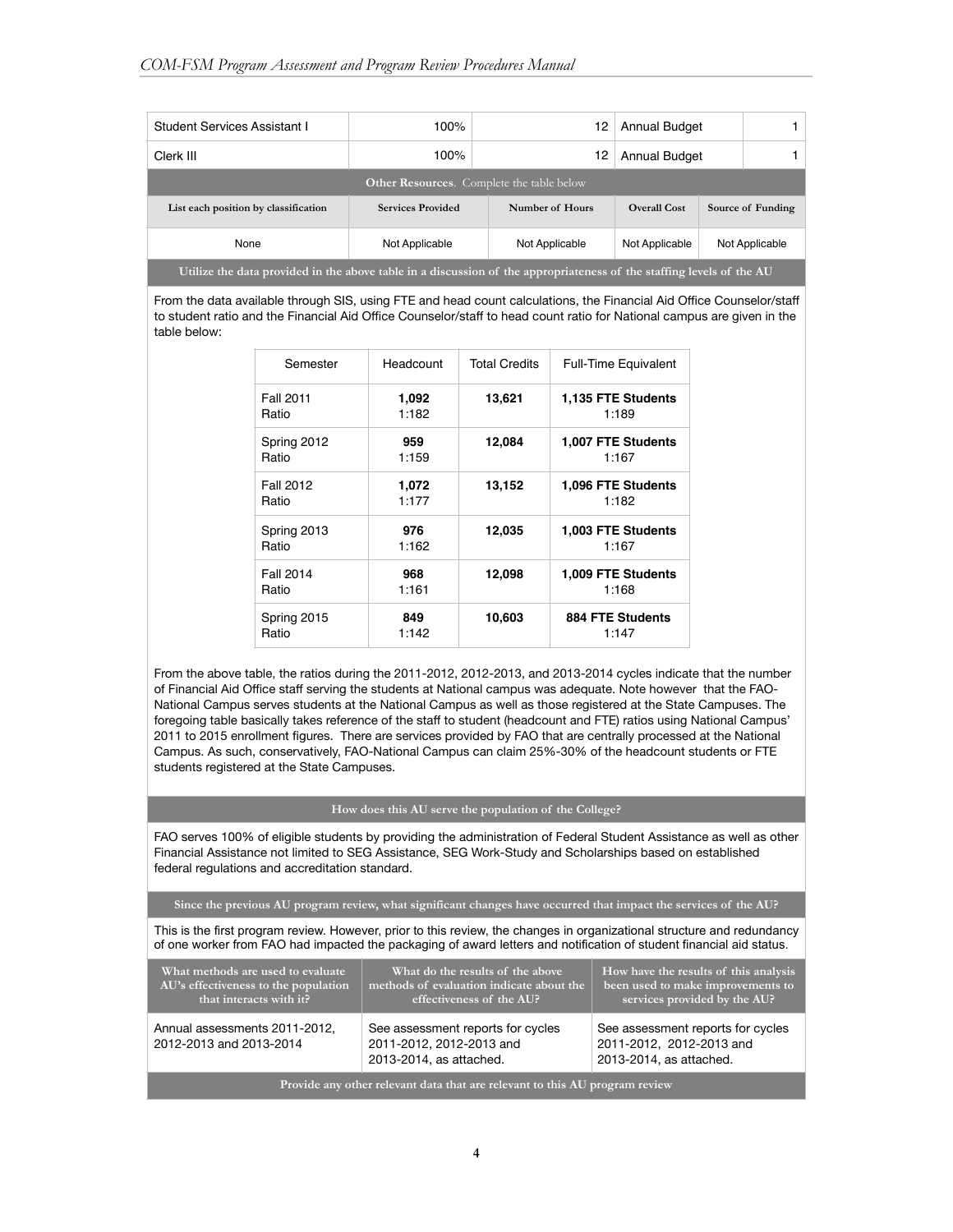| Annual assessments, quarterly performance reports, enrollment data, and other reports.     |                                                                                                                                                                                                                                                                         |  |  |  |
|--------------------------------------------------------------------------------------------|-------------------------------------------------------------------------------------------------------------------------------------------------------------------------------------------------------------------------------------------------------------------------|--|--|--|
|                                                                                            | Strengths, Weaknesses, Opportunities, Challenges (SWOC)                                                                                                                                                                                                                 |  |  |  |
| Based on analysis in the preceding<br>sections, what are the AU's strengths?               | Processing of Awards in compliance with Federal regulations<br>1.<br>Updated software and programs used<br>2.                                                                                                                                                           |  |  |  |
| Based on analysis in the preceding<br>sections, what are the AU's<br>weaknesses?           | Documentation of activities and lack of sufficient assessment tools.<br>1.<br>Lack of procedure handbook or specific procedure manuals.<br>2.                                                                                                                           |  |  |  |
| Based on analysis in the preceding<br>sections, what opportunities existing<br>for the AUP | 1. Online access for most financial aid information including FAFSA online, SIS<br>information, and self-computing of financial aid status by students.<br>Cross-training between FAO staff and other offices of Student Services<br>2.<br>Department.                  |  |  |  |
| Based on analysis in the preceding<br>sections, what challenges exist for the<br>AU?       | 1. Corrections of FAFSA information provided by students usually delay<br>awarding process.<br>Origination and Dispersing process usually gets slow during daytime due to<br>2 <sup>1</sup><br>high number of network users.<br>Evaluation of Processes used by AU<br>3 |  |  |  |
|                                                                                            | Evaluation of Processes used by AU                                                                                                                                                                                                                                      |  |  |  |

**Describe any on-going systematic method used to evaluate the efficacy of processes used by the AU.**

All activities are based on assessment plans based on surveys and questionnaires. Allocation of funding is based on assessment plans.

**Provide example (s) of how this AU program review has led to continuous quality improvement**

FAO has moved further into making effort in documenting all services and activities such as workshops and financial aid counseling and objectives and goals have become focused on student learning outcomes. Program review has also helped to identify gaps and weaknesses, and areas to improve.

#### **Service Area Outcomes Assessment**

**List AU's Service Area Outcomes by completing the expandable table below**

| <b>Service Area Outcomes</b>                                                                                                                                                                                                                                                                                                                                                                                                                         | Date Assessment<br>Completed | Date(s) Data<br>Analyzed | Date(s) Data Used<br>for Improvement | Number of Cycle<br>Completed |
|------------------------------------------------------------------------------------------------------------------------------------------------------------------------------------------------------------------------------------------------------------------------------------------------------------------------------------------------------------------------------------------------------------------------------------------------------|------------------------------|--------------------------|--------------------------------------|------------------------------|
| 2010-2012 Assessment Cycle<br>Process 50% of financial aid awards for<br>1.<br>eligible students by November 30th.<br>2. Provide financial aid status to all current<br>students who are on last warning before<br>registration.<br>All Financial Aid Office staff attained<br>$3_{-}$<br>information critical to the integrity of the<br>FederalPrograms as well as the SEG<br>Program.                                                             | August 2012                  | August 2012              | FY 2012-2013                         | 1                            |
| 2012-2013 Assessment Cycle<br>Eligible students in both semesters are<br>1.<br>able to complete and submit FAFSA and all<br>required documents in a timely manner.<br>Enrolling students shall exhibit increased<br>2.<br>awareness of their financial aid status and<br>to take appropriate steps during<br>registration.<br>3. Students will exhibit increased knowledge<br>and awareness of the Federal FA programs<br>including the SEG program. | August 2013                  | August 2013              | FY 2013-2014                         |                              |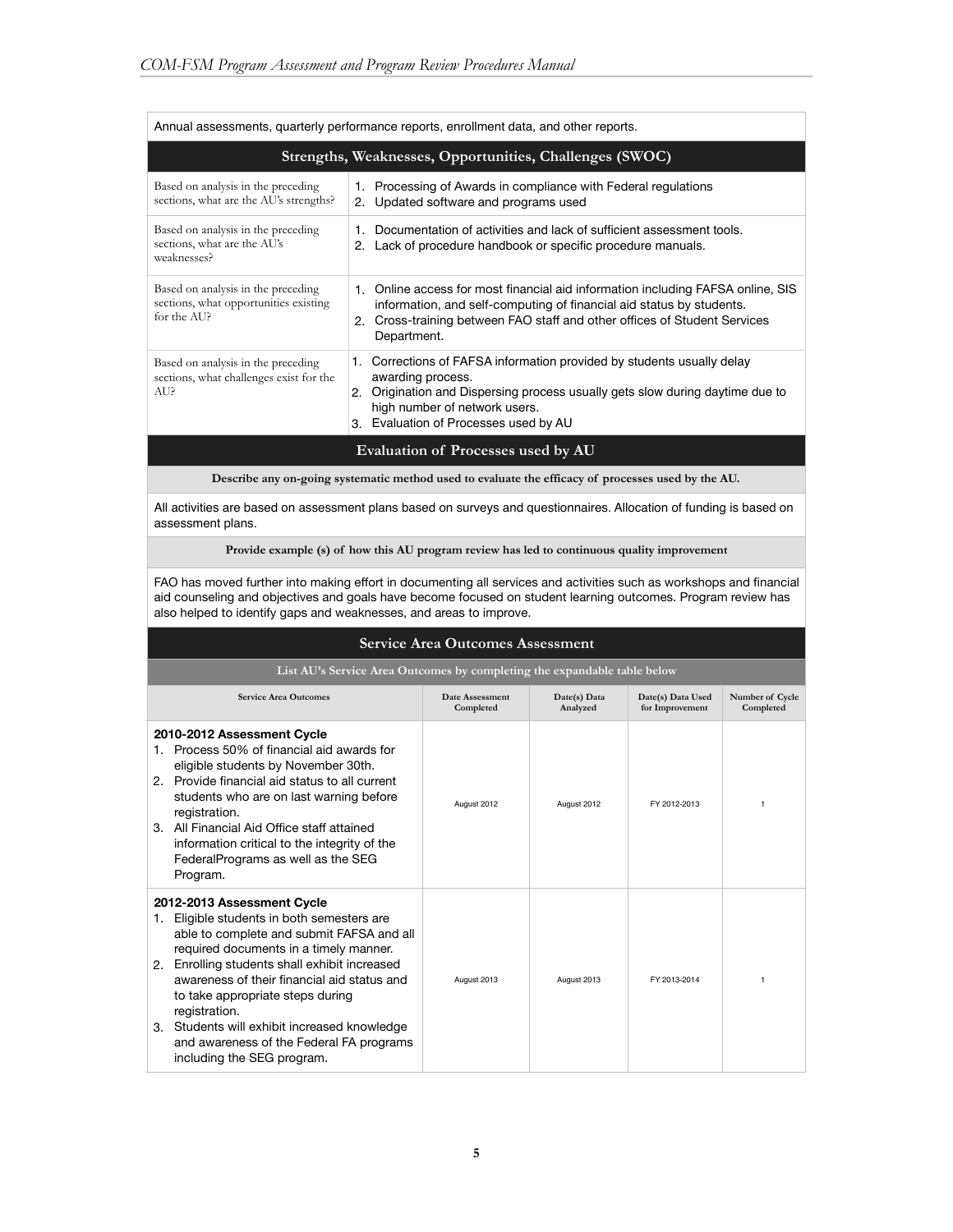| 2013-2014 Assessment Cycle<br>1. Students will articulate that they are<br>satisfied or very satisfied with the service<br>they receive from the Financial Aid Office.<br>2. New incoming students will demonstrate<br>financial aid literacy.<br>3. The department will remain in compliance<br>in its annual audit.<br>Ensure eligible students are able to utilize<br>4.<br>the SEG Work- Study Program. |                                                                                                      |                                                                                                                                                               | June 2014                                                                                                                                                               | June 2014                   |  | FY 2014-2015                        | $\mathbf{1}$          |
|-------------------------------------------------------------------------------------------------------------------------------------------------------------------------------------------------------------------------------------------------------------------------------------------------------------------------------------------------------------------------------------------------------------|------------------------------------------------------------------------------------------------------|---------------------------------------------------------------------------------------------------------------------------------------------------------------|-------------------------------------------------------------------------------------------------------------------------------------------------------------------------|-----------------------------|--|-------------------------------------|-----------------------|
|                                                                                                                                                                                                                                                                                                                                                                                                             |                                                                                                      |                                                                                                                                                               | AU Assessment. Complete the expandable table below                                                                                                                      |                             |  |                                     |                       |
| Outcome<br><b>Numbers</b>                                                                                                                                                                                                                                                                                                                                                                                   | <b>Intended Outcomes</b>                                                                             |                                                                                                                                                               | <b>Means of Assessment</b>                                                                                                                                              | <b>Criteria for Success</b> |  | <b>Summary of Data</b><br>Collected | <b>Use of Results</b> |
| 2010-2012<br>FAO.<br>Outcomes<br>$1 - 3$                                                                                                                                                                                                                                                                                                                                                                    | See 2010-2012 FAO Annual Assessment<br>Report                                                        | Appendix A, 2010-2013 FAO Annual Assessment, or http://wiki.comfsm.fm/<br>@api/deki/files/1581/=FY2010 12 SSNCFAO WS123.pdf                                   |                                                                                                                                                                         |                             |  |                                     |                       |
| 2012-2013<br><b>FAO</b><br>Outcomes<br>$1 - 3$                                                                                                                                                                                                                                                                                                                                                              | See 2012-2013 FAO Annual Assessment<br>Report                                                        | Appendix B, 2012-2013 FAO Annual Assessment Report, or http://<br>wiki.comfsm.fm/@api/deki/files/4280/<br>=2013-2014 FAO Annual Assessment Report-TracDat.pdf |                                                                                                                                                                         |                             |  |                                     |                       |
| 2013-2014<br><b>FAO</b><br>Outcomes<br>$1 - 4$                                                                                                                                                                                                                                                                                                                                                              | See 2013-2014 FAO Annual Assessment<br>Report                                                        | Appendix C, 2013-2014 FAO Annual Assessment Report, or http://<br>wiki.comfsm.fm/@api/deki/files/4279/<br>=2012-2013 FAO Annual Assessment Report-TracDat.pdf |                                                                                                                                                                         |                             |  |                                     |                       |
|                                                                                                                                                                                                                                                                                                                                                                                                             | How has AU's assessment of Service Area Outcomes led to improvements in services provided to patrons |                                                                                                                                                               |                                                                                                                                                                         |                             |  |                                     |                       |
|                                                                                                                                                                                                                                                                                                                                                                                                             | The assessment has led to achievements in student learning oriented goals and objectives.            |                                                                                                                                                               |                                                                                                                                                                         |                             |  |                                     |                       |
|                                                                                                                                                                                                                                                                                                                                                                                                             |                                                                                                      |                                                                                                                                                               | What challenges remain to make the AU more effective?                                                                                                                   |                             |  |                                     |                       |
|                                                                                                                                                                                                                                                                                                                                                                                                             | Limited SEG funding and budget cuts funding.                                                         |                                                                                                                                                               |                                                                                                                                                                         |                             |  |                                     |                       |
| Describe how the AU's Service Area Outcomes are linked to the Institutional Strategic Goals                                                                                                                                                                                                                                                                                                                 |                                                                                                      |                                                                                                                                                               |                                                                                                                                                                         |                             |  |                                     |                       |
|                                                                                                                                                                                                                                                                                                                                                                                                             | <b>Institutional Strategic Goals</b>                                                                 |                                                                                                                                                               | <b>AU Service Area Outcomes</b>                                                                                                                                         |                             |  | Linkages                            |                       |
| 2011-2012<br>Satisfaction.                                                                                                                                                                                                                                                                                                                                                                                  | Provide Institutional Support to<br>Foster Student Success and                                       |                                                                                                                                                               | 2010-2012 Assessment Cycle<br>ACCJC IIB, now ACCJC IIC, IEMP<br>1. Process 50% of financial aid<br><b>SS2, SD1</b><br>awards for eligible students by<br>November 30th. |                             |  |                                     |                       |

2. Provide financial aid status to all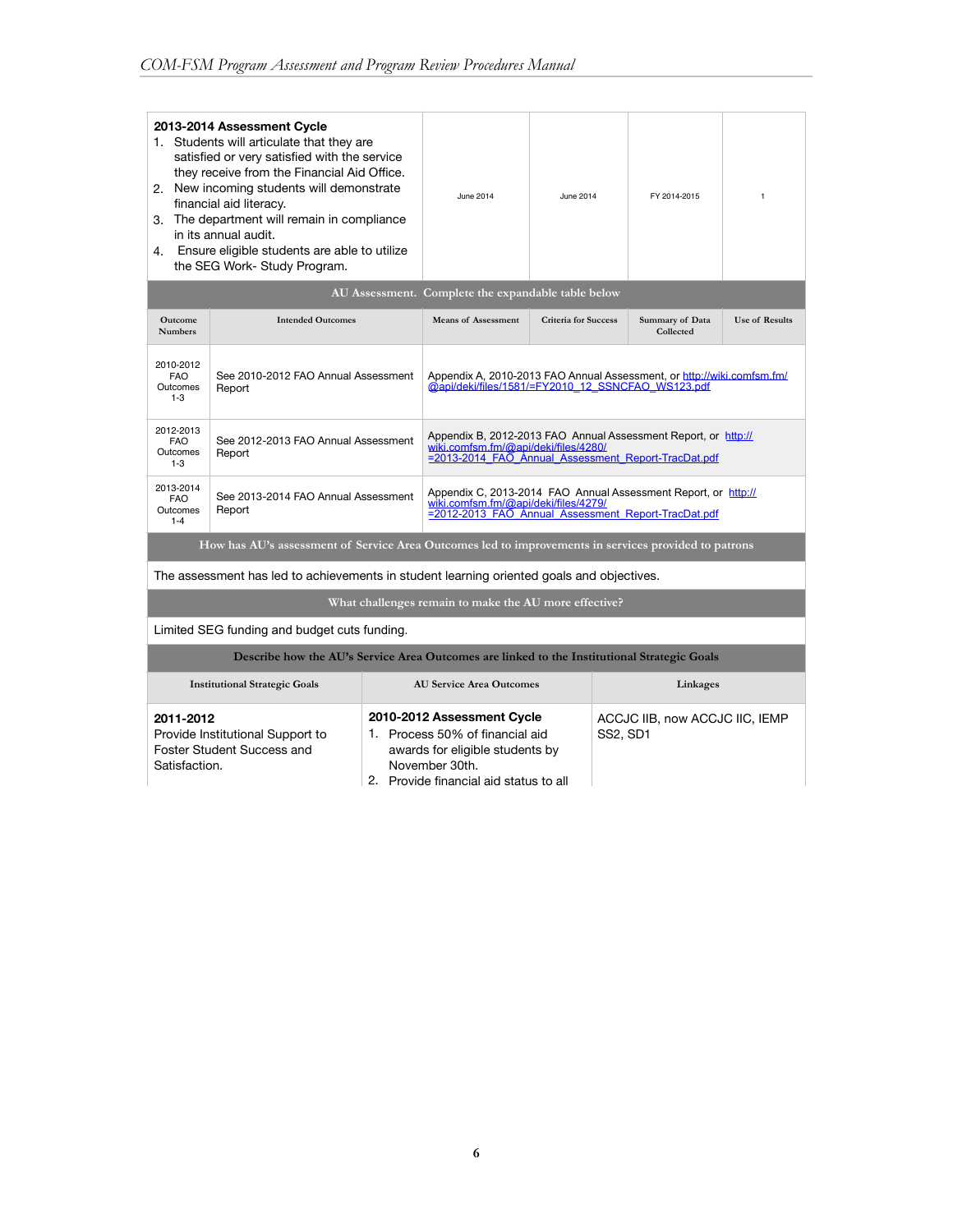| 2012-2013<br>Increase student access and<br>success.<br>2013-2014<br>Foster student success.                                                                                                                                                |  | current students who are on last<br>warning before registration.<br>3. All Financial Aid Office staff<br>attained information critical to the<br>integrity of the FederalPrograms as<br>well as the SEG Program.<br>2012-2013 Assessment Cycle<br>1. Eligible students in both semesters<br>are able to complete and submit<br>FAFSA and all required documents<br>in a timely manner.<br>2. Enrolling students shall exhibit<br>increased awareness of their<br>financial aid status and to take<br>appropriate steps during<br>registration.<br>3. Students will exhibit increased<br>knowledge and awareness of the<br>Federal FA programs including the<br>SEG program.<br>2012-2013 Assessment Cycle<br>1. Eligible students in both semesters<br>are able to complete and submit<br>FAFSA and all required documents<br>in a timely manner.<br>2. Enrolling students shall exhibit<br>increased awareness of their<br>financial aid status and to take<br>appropriate steps during<br>registration.<br>3. Students will exhibit increased<br>knowledge and awareness of the<br>Federal FA programs including the<br>SEG program. |                             |  |
|---------------------------------------------------------------------------------------------------------------------------------------------------------------------------------------------------------------------------------------------|--|----------------------------------------------------------------------------------------------------------------------------------------------------------------------------------------------------------------------------------------------------------------------------------------------------------------------------------------------------------------------------------------------------------------------------------------------------------------------------------------------------------------------------------------------------------------------------------------------------------------------------------------------------------------------------------------------------------------------------------------------------------------------------------------------------------------------------------------------------------------------------------------------------------------------------------------------------------------------------------------------------------------------------------------------------------------------------------------------------------------------------------------|-----------------------------|--|
|                                                                                                                                                                                                                                             |  | <b>Evaluation of Progress toward previous Goals</b>                                                                                                                                                                                                                                                                                                                                                                                                                                                                                                                                                                                                                                                                                                                                                                                                                                                                                                                                                                                                                                                                                    |                             |  |
|                                                                                                                                                                                                                                             |  | List the goals from AU's previous program review                                                                                                                                                                                                                                                                                                                                                                                                                                                                                                                                                                                                                                                                                                                                                                                                                                                                                                                                                                                                                                                                                       |                             |  |
| There were no program reviews done before.                                                                                                                                                                                                  |  |                                                                                                                                                                                                                                                                                                                                                                                                                                                                                                                                                                                                                                                                                                                                                                                                                                                                                                                                                                                                                                                                                                                                        |                             |  |
|                                                                                                                                                                                                                                             |  | Describe the level of success achieved in goals listed above                                                                                                                                                                                                                                                                                                                                                                                                                                                                                                                                                                                                                                                                                                                                                                                                                                                                                                                                                                                                                                                                           |                             |  |
| Goals from previous AU Program Review                                                                                                                                                                                                       |  |                                                                                                                                                                                                                                                                                                                                                                                                                                                                                                                                                                                                                                                                                                                                                                                                                                                                                                                                                                                                                                                                                                                                        | Level of Success Achieved   |  |
| Not applicable                                                                                                                                                                                                                              |  | Not applicable                                                                                                                                                                                                                                                                                                                                                                                                                                                                                                                                                                                                                                                                                                                                                                                                                                                                                                                                                                                                                                                                                                                         |                             |  |
|                                                                                                                                                                                                                                             |  | In cases where resources were allocated toward goals, evaluate the efficacy of that spending                                                                                                                                                                                                                                                                                                                                                                                                                                                                                                                                                                                                                                                                                                                                                                                                                                                                                                                                                                                                                                           |                             |  |
| Goals from previous AU Program Review                                                                                                                                                                                                       |  | <b>Resources Allocated</b>                                                                                                                                                                                                                                                                                                                                                                                                                                                                                                                                                                                                                                                                                                                                                                                                                                                                                                                                                                                                                                                                                                             | <b>Efficacy of Spending</b> |  |
| Not applicable                                                                                                                                                                                                                              |  | Not applicable                                                                                                                                                                                                                                                                                                                                                                                                                                                                                                                                                                                                                                                                                                                                                                                                                                                                                                                                                                                                                                                                                                                         | Not applicable              |  |
|                                                                                                                                                                                                                                             |  | <b>Short-Term and Long-Term Goals</b>                                                                                                                                                                                                                                                                                                                                                                                                                                                                                                                                                                                                                                                                                                                                                                                                                                                                                                                                                                                                                                                                                                  |                             |  |
| Using the table below, list the short and long term goals (a minimum of two for each) for the AU. These goals should follow logically<br>from the information provided in the program review. Use a separate table for each additional goal |  |                                                                                                                                                                                                                                                                                                                                                                                                                                                                                                                                                                                                                                                                                                                                                                                                                                                                                                                                                                                                                                                                                                                                        |                             |  |
| Short-Term Goals 1 (Two-Year Cycle)                                                                                                                                                                                                         |  |                                                                                                                                                                                                                                                                                                                                                                                                                                                                                                                                                                                                                                                                                                                                                                                                                                                                                                                                                                                                                                                                                                                                        |                             |  |
| <b>Identify Goal</b>                                                                                                                                                                                                                        |  | Students will articulate that they are satisfied or very satisfied with the<br>service they receive from the Financial Aid Office                                                                                                                                                                                                                                                                                                                                                                                                                                                                                                                                                                                                                                                                                                                                                                                                                                                                                                                                                                                                      |                             |  |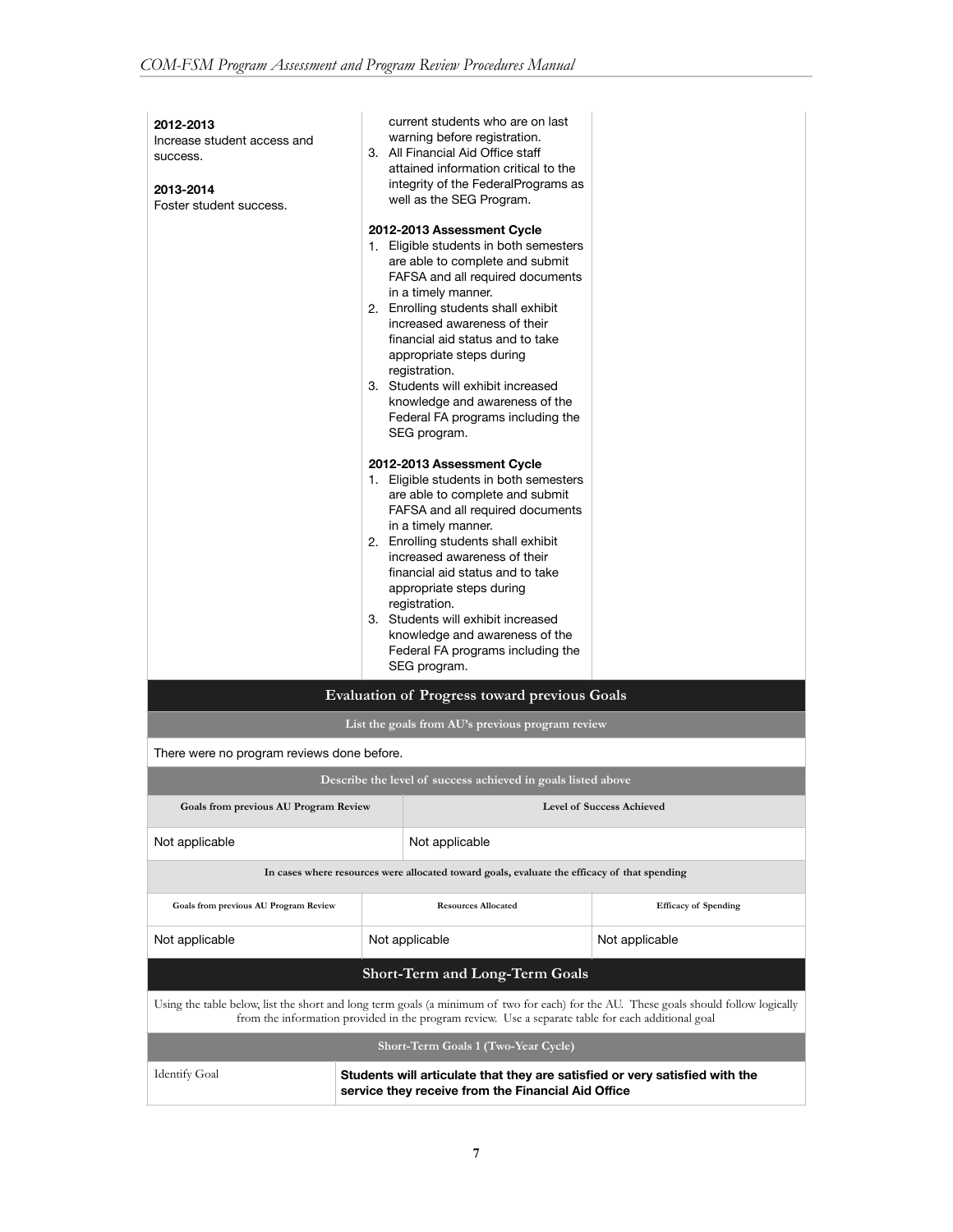| Describe the plan to achieve the<br>goal (i.e., action plan)                                         | 1. Interact with students with compassion, care and professionalism.<br>2. Ensure that processing of awards is performed on a timely manner.<br>3. Provide Financial Aid Counseling to at risk students.<br>4. Provide easy access to all required financial aid forms and information.                                                                                                                                                                                                                                                 |  |  |  |  |
|------------------------------------------------------------------------------------------------------|-----------------------------------------------------------------------------------------------------------------------------------------------------------------------------------------------------------------------------------------------------------------------------------------------------------------------------------------------------------------------------------------------------------------------------------------------------------------------------------------------------------------------------------------|--|--|--|--|
| What measurable outcome is<br>anticipated for this goal?                                             | 80% of students who receive financial services are satisfied with the services<br>provided by Financial Aid Office.                                                                                                                                                                                                                                                                                                                                                                                                                     |  |  |  |  |
| What specific aspects of this goal<br>can be accomplished without<br>additional financial resources? | The goal does not require additional resources                                                                                                                                                                                                                                                                                                                                                                                                                                                                                          |  |  |  |  |
|                                                                                                      | Short-Term Goals 2 (Two-Year Cycle)                                                                                                                                                                                                                                                                                                                                                                                                                                                                                                     |  |  |  |  |
| <b>Identify Goal</b>                                                                                 | Part Time and Full Time students will become financial aid literate.                                                                                                                                                                                                                                                                                                                                                                                                                                                                    |  |  |  |  |
| Describe the plan to achieve the<br>goal (i.e., action plan)                                         | 1. Inform students of up-to-date financial aid resources as well as the policies<br>and processes necessary to obtain them.<br>2. A total of two Financial Aid workshops on the Satisfactory Academic Progress<br>(SAP) Review will be conducted at the beginning of each semester to enrolling<br>students.<br>3. Online FAFSA workshop to be conducted at the beginning of Fall semester.<br>4. Financial Aid Handbook to be updated on the College's website in a fashion<br>comprehending to the reading style of students we have. |  |  |  |  |
| What measurable outcome is<br>anticipated for this goal?                                             | 1. 80% of those who attend the workshops will demonstrate correct knowledge-<br>based on their scores in the quiz provided in those workshops.<br>2. 60% reduction in correction at the end of the school year.<br>3. At least 50% of student who access the financial aid handbook through the<br>college's website are satisfied with how the information is presented.                                                                                                                                                               |  |  |  |  |
| What specific aspects of this goal<br>can be accomplished without<br>additional financial resources? | The goal does not require additional resources                                                                                                                                                                                                                                                                                                                                                                                                                                                                                          |  |  |  |  |
|                                                                                                      | Long-Term Goals 1 (Five-Year Cycle)                                                                                                                                                                                                                                                                                                                                                                                                                                                                                                     |  |  |  |  |
| <b>Identify Goal</b>                                                                                 | The department will remain in compliance in its annual audit.                                                                                                                                                                                                                                                                                                                                                                                                                                                                           |  |  |  |  |
| Describe the plan to achieve the<br>goal (i.e., action plan)                                         | 1. Ensure one or two financial aid staff will attend annual conferences and<br>trainings for Financial Aid Administrators.<br>2. Ensure the college meets regulatory requirements necessary to participate in<br>federal and state programs.                                                                                                                                                                                                                                                                                            |  |  |  |  |
| What measurable outcome is<br>anticipated for this goal?                                             | 1. All financial aid staff will be able to explain financial aid regulations that affect<br>students and school eligibility for Title IV funds.<br>2. 100% of student records will be well documented for annual auditing.                                                                                                                                                                                                                                                                                                              |  |  |  |  |
| What specific aspects of this goal<br>can be accomplished without<br>additional financial resources? | This goal does not require additional resources in order to be accomplished.                                                                                                                                                                                                                                                                                                                                                                                                                                                            |  |  |  |  |
| Long-Term Goals 2 (Five-Year Cycle)                                                                  |                                                                                                                                                                                                                                                                                                                                                                                                                                                                                                                                         |  |  |  |  |
| <b>Identify Goal</b>                                                                                 | To enhance campus life experience by providing effective support programs<br>and services                                                                                                                                                                                                                                                                                                                                                                                                                                               |  |  |  |  |
| Describe the plan to achieve the<br>goal (i.e., action plan)                                         | Design and develop a well structured module for all co- and extra-curricular<br>activities with defined outcomes, contents and methodologies to assess the<br>effectiveness in achieving their intended student learning outcomes.                                                                                                                                                                                                                                                                                                      |  |  |  |  |
| What measurable outcome is<br>anticipated for this goal?                                             | At least 75% of the students will explore opportunities for involvement in campus<br>life activities.                                                                                                                                                                                                                                                                                                                                                                                                                                   |  |  |  |  |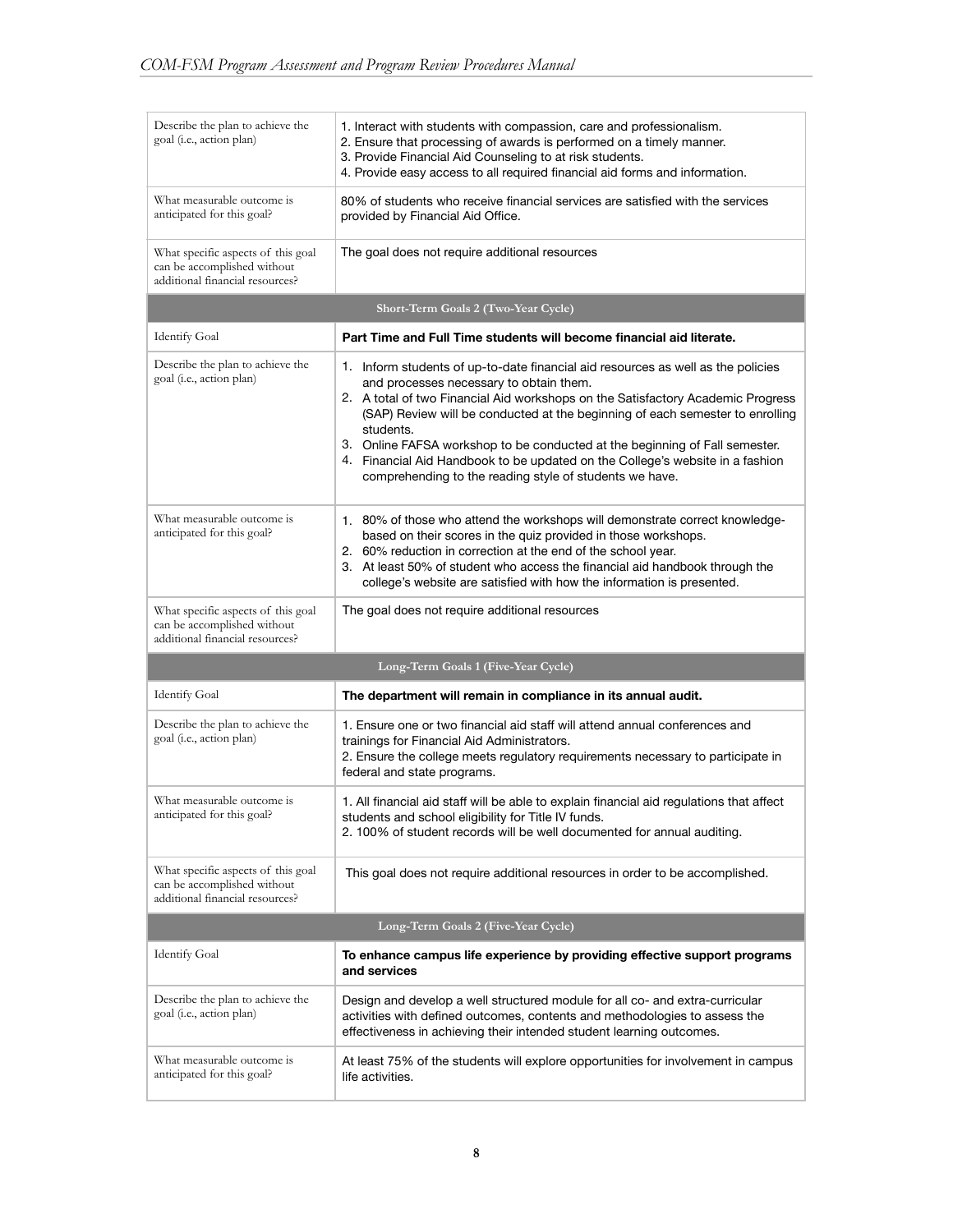| What specific aspects of this goal<br>can be accomplished without<br>additional financial resources?                                                                                                                                                                                                                                                                                                                                                                                   |                                                                                                                                        |                                                                                                                                     |  |  |  |  |
|----------------------------------------------------------------------------------------------------------------------------------------------------------------------------------------------------------------------------------------------------------------------------------------------------------------------------------------------------------------------------------------------------------------------------------------------------------------------------------------|----------------------------------------------------------------------------------------------------------------------------------------|-------------------------------------------------------------------------------------------------------------------------------------|--|--|--|--|
|                                                                                                                                                                                                                                                                                                                                                                                                                                                                                        | <b>Requests for Resources</b>                                                                                                          |                                                                                                                                     |  |  |  |  |
|                                                                                                                                                                                                                                                                                                                                                                                                                                                                                        | Complete a new table for each short-term and long-term goals listed in the immediately preceding section that would require<br>review. | additional financial resources. These requests for resources must follow logically from the information provided in this AU program |  |  |  |  |
|                                                                                                                                                                                                                                                                                                                                                                                                                                                                                        | o Short-Term Goal<br>o Long-Term Goal                                                                                                  |                                                                                                                                     |  |  |  |  |
| <b>Goal Number and Goal Description</b>                                                                                                                                                                                                                                                                                                                                                                                                                                                |                                                                                                                                        |                                                                                                                                     |  |  |  |  |
| <b>Type of Resources</b>                                                                                                                                                                                                                                                                                                                                                                                                                                                               | <b>Requested Dollar Amount</b>                                                                                                         | <b>Potential Funding Source</b>                                                                                                     |  |  |  |  |
|                                                                                                                                                                                                                                                                                                                                                                                                                                                                                        |                                                                                                                                        |                                                                                                                                     |  |  |  |  |
|                                                                                                                                                                                                                                                                                                                                                                                                                                                                                        |                                                                                                                                        |                                                                                                                                     |  |  |  |  |
|                                                                                                                                                                                                                                                                                                                                                                                                                                                                                        |                                                                                                                                        |                                                                                                                                     |  |  |  |  |
|                                                                                                                                                                                                                                                                                                                                                                                                                                                                                        | o Short-Term Goal<br>o Long-Term Goal                                                                                                  |                                                                                                                                     |  |  |  |  |
| <b>Goal Number and Goal Description</b>                                                                                                                                                                                                                                                                                                                                                                                                                                                |                                                                                                                                        |                                                                                                                                     |  |  |  |  |
| <b>Type of Resources</b>                                                                                                                                                                                                                                                                                                                                                                                                                                                               | <b>Requested Dollar Amount</b>                                                                                                         | <b>Potential Funding Source</b>                                                                                                     |  |  |  |  |
|                                                                                                                                                                                                                                                                                                                                                                                                                                                                                        |                                                                                                                                        |                                                                                                                                     |  |  |  |  |
|                                                                                                                                                                                                                                                                                                                                                                                                                                                                                        |                                                                                                                                        |                                                                                                                                     |  |  |  |  |
|                                                                                                                                                                                                                                                                                                                                                                                                                                                                                        | <b>AU Program Review Summary</b>                                                                                                       |                                                                                                                                     |  |  |  |  |
|                                                                                                                                                                                                                                                                                                                                                                                                                                                                                        | include new information that is not mentioned in the preceding sections of this document.                                              | This section provides the reader with an overview of the highlights, themes, and key segments of the AU program review. It should   |  |  |  |  |
| As of this program review, the Director of FAO position has been vacant leaving the financial aid office with only 5<br>staff. At the absence of the director, the current operation of the FAO has been tightly involved with reconciling,<br>reconnecting, updating with new compliance demand from US Department of Education. Moreover, from the<br>conjunctive effort of FAO, the Institution has been certified as an approved facility for Veterans Affairs work-study<br>site. |                                                                                                                                        |                                                                                                                                     |  |  |  |  |
| <b>Response Page</b>                                                                                                                                                                                                                                                                                                                                                                                                                                                                   |                                                                                                                                        |                                                                                                                                     |  |  |  |  |
| AU Vice President or appropriate immediate Management Supervisor                                                                                                                                                                                                                                                                                                                                                                                                                       |                                                                                                                                        |                                                                                                                                     |  |  |  |  |
| $\Box$ I concur with the findings contained in this AU program review.                                                                                                                                                                                                                                                                                                                                                                                                                 |                                                                                                                                        |                                                                                                                                     |  |  |  |  |
| $\Box$ I concur with the findings contained in this AU program review with following exceptions (include a narrative<br>explaining the basis for each exception):                                                                                                                                                                                                                                                                                                                      |                                                                                                                                        |                                                                                                                                     |  |  |  |  |
| $\Box$ I do not concur with the findings contained in this AU program review (include a narrative exception):                                                                                                                                                                                                                                                                                                                                                                          |                                                                                                                                        |                                                                                                                                     |  |  |  |  |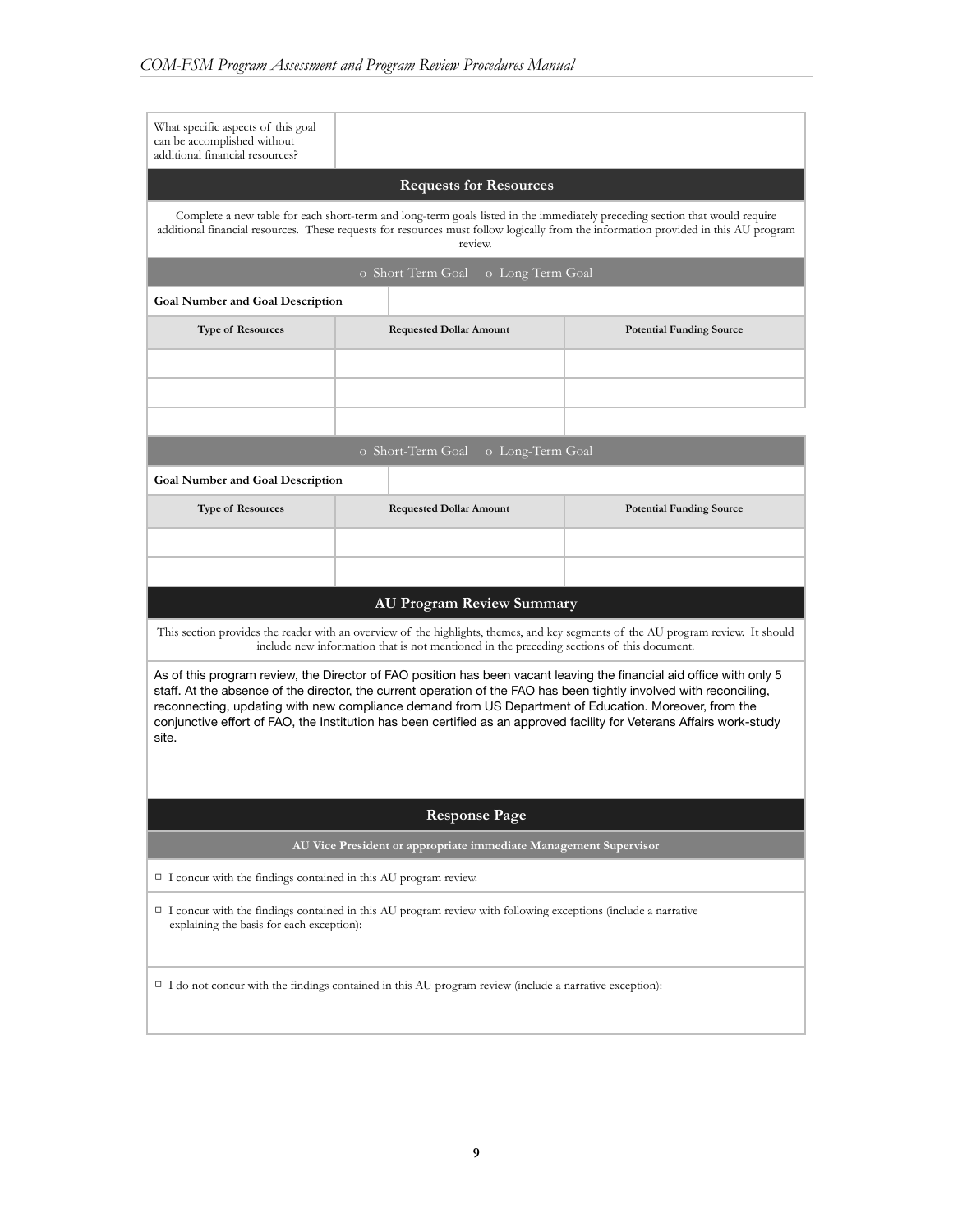# **2010-2012 Assessment and Evaluation Report**

Financial Aid Office Department of Student Services

by

**Eddie Haleyalig** *Director of Financial Aid*

> **College of Micronesia-FSM** P.O. Box 159, Kolonia, Pohnpei, Federated States of Micronesia 96941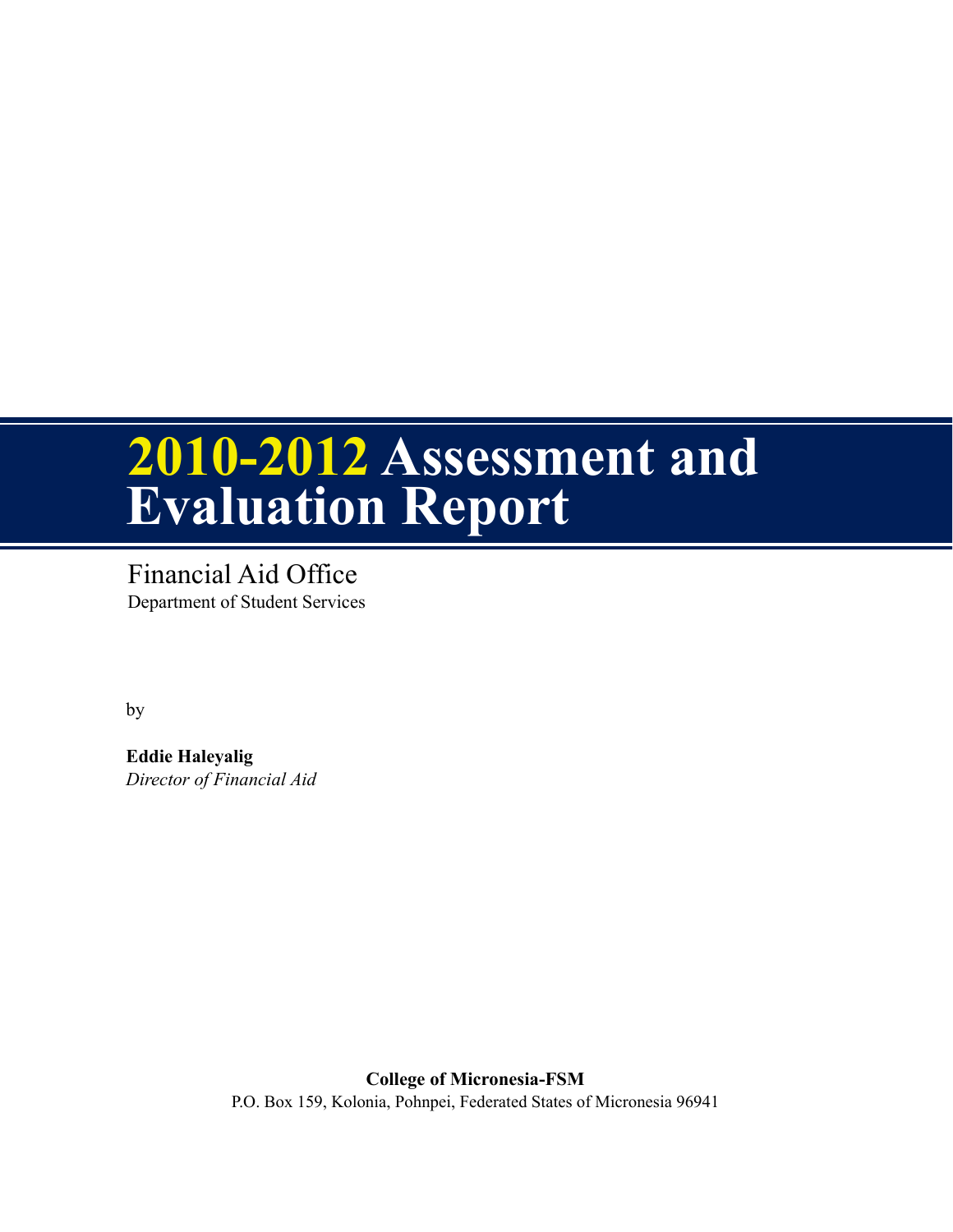## *Mission and Outcomes*

### **Institutional Mission**

Historically diverse, uniquely Micronesian and globally connected, the **College of Micronesia-FSM** is a continuously improving and student centered institute of higher education. The college is committed to assisting in the development of the Federated States of Micronesia by providing academic, career and technical educational opportunities for student learning.

### **Institutional Strategic Goal Supported**

### **Strategic Goal 2**

Provide institutional support to foster student success and satisfaction

- 1. Promote strategic enrollment management for the College
- 2. Become more student-centered in the development of specific college system policies and procedures
- 3. Promote timely college tenure and graduation of students with mastery of array of core learning objectives, including civic-mindedness and self-value
- 4. Develop a student-friendly campus environment that encourages and enables students to be health conscious

#### **Strategic goal 9**

- 1. Provide for continuous improvement of programs, service and college environment
- 2. Improve institutional assessment and evaluation
- 3. Integrate planning, evaluation and resource allocation for continuous improvement
- 4. Increase research and data driven decision making
- 5. Develop an integrated data system

### **Department's Mission Statement**

The **Department of Student Services** promotes student success and supports student learning with an increased sense of value and importance it holds for the enhancement of all aspects of student life and learning at the College of Micronesia-FSM.

### **Unit's Mission Statement**

**COM-FSM Financial Aid Office** supports the mission statement of the College and the Student Services. The primary mission of the **Financial Aid Office** is to administer all financial aid programs, federal or local in compliance with applicable law and regulations and maintaining integrity, accuracy and timeliness in the delivery of financial assistance to all students admitted to COM-FSM.

### **Unit's Goals**

Increased retention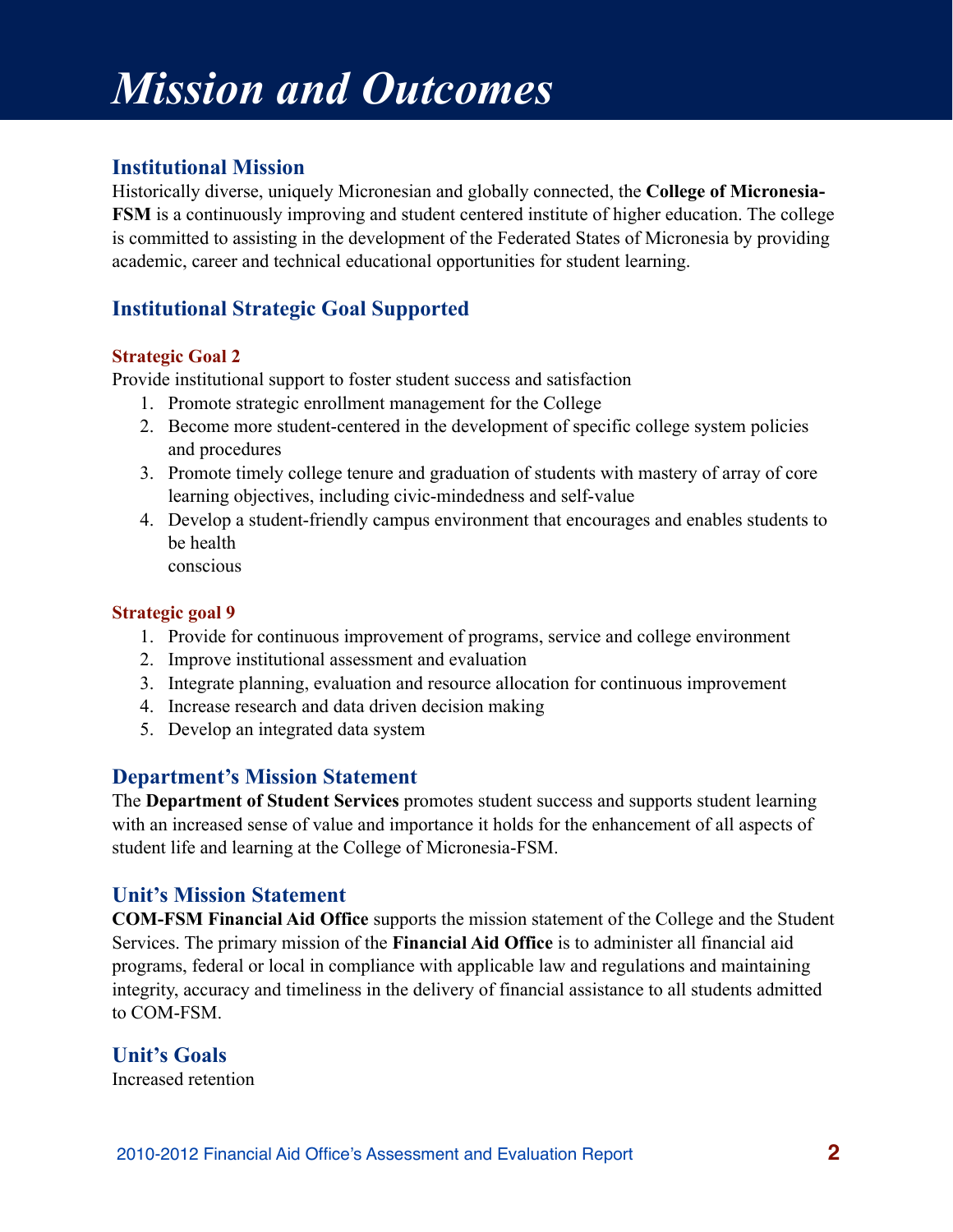### **Unit's Outcomes**

### **Outcome 1. Process 50% of financial aid awards for eligible students by November 30th.**

- 1. Five FAO staff to provide two weeks FAFSA on-line workshop at the beginning of each semester to get at least 60% of the student population.
- 2. Establish timeline for all financial aid documents required for packaging award.
- 3. Update Financial Aid Handbook and all financial aid forms as early as May.
- 4. Originate and disburse 100% of complete records as soon as the official enrollment reports are released.

### **Outcome 2. Provide financial aid status to all current students who are on last warning before registration.**

- 1. Complete 60% satisfactory academic progress review for last warning students at the beginning of each semester.
- 2. Provide one week financial aid workshop at the beginning of each semester to all students geared at explaining Satisfactory Academic Progress Policy.

### **Outcome 3. All FAO staff attained information critical to the integrity of the Federal Programs as well as the SEG program.**

- 1. Provide two financial aid training to all FAO staff at all campuses to ensure accurate processing of financial aid documents and applications.
- 2. FAO staff to participate in Staff Development Day and attend workshops relevant to their tasks.
- 3. One FAO staff to attend the annual Financial Aid Training sponsored by the U.S. Department of Education.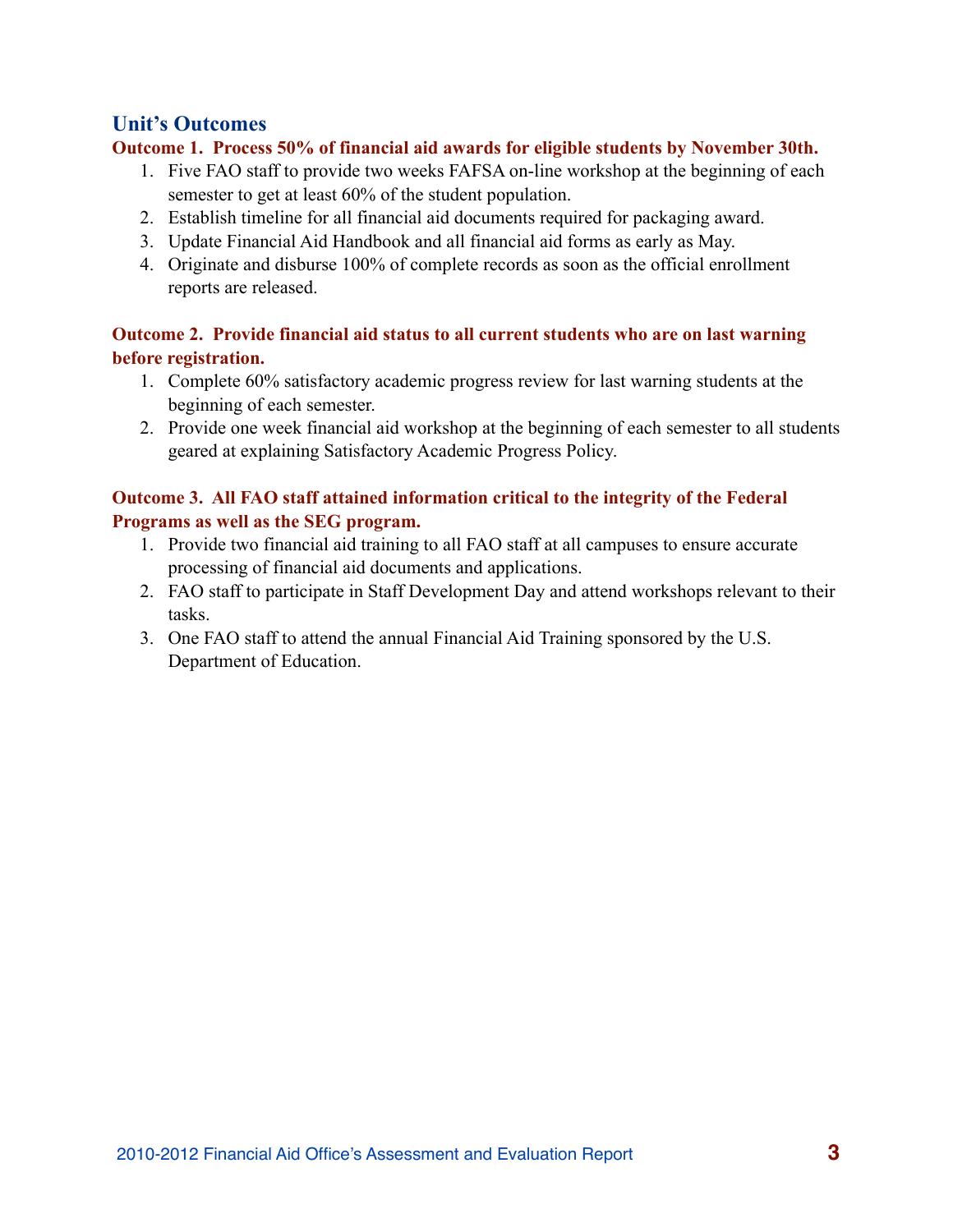## *Methodology*

## **Evaluation Questions, Data Sources, Sampling Methods, and Analysis**

| <b>Evaluation Questions</b>                                                                   | <b>Data Sources</b>                                                                                                                                                                                                      | <b>Sampling</b> | <b>Analysis</b>           |
|-----------------------------------------------------------------------------------------------|--------------------------------------------------------------------------------------------------------------------------------------------------------------------------------------------------------------------------|-----------------|---------------------------|
| Q1. Did Financial Aid Office<br>process financial aid award in a<br>timely manner?            | Financial aid<br>statements from<br>students and<br>parents, personal<br>documents needed<br>for awards,<br>institutional<br>financial form,<br>FAFSA,<br>enrollment logs,<br>origination and<br>disbursement<br>records | Not applicable  | Descriptive<br>statistics |
| Q2. Did students receive early<br>warning before placing them on<br>financial aid suspension? | OARR grade<br>records, warning<br>letters and<br>suspension letters                                                                                                                                                      | No applicable   | Descriptive<br>statistics |
| <b>Q3.</b> Are FAO staff at all sites get<br>up-to-date information on<br>financial aid?      | FA policies and<br>procedure, Staff<br>Development<br>documents,<br>training logs, and<br>trip reports                                                                                                                   | Not applicable  | Descriptive<br>statistics |

## **Timeline**

| <b>Activity</b>                                                                | Who is responsible | <b>Date</b>                                          |
|--------------------------------------------------------------------------------|--------------------|------------------------------------------------------|
| Provide on-line FAFSA workshop                                                 | FAO staff          | After January 1                                      |
| Do early satisfactory academic progress review for<br>second warning students. | FAO staff          | As soon as grade<br>reports are posted<br>in the SIS |
| Update policies and procedures                                                 | Director of FAO    | June                                                 |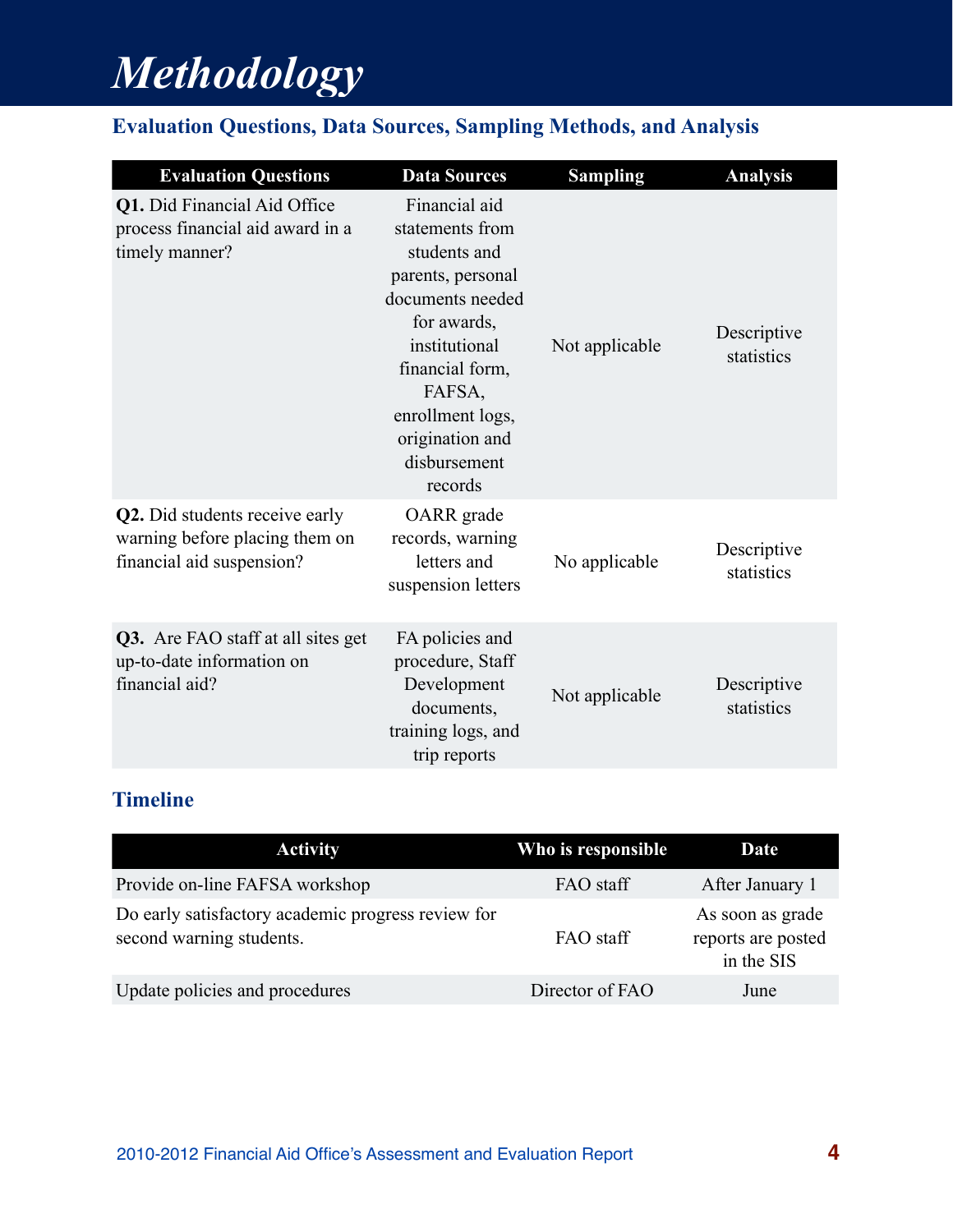# *Findings, and Closing the Loop*

### **Evaluation Question 1**

Did Financial Aid Office process financial aid award in a timely manner?

### **First Mean of Assessment for Evaluation Question 1 Means of Unit Assessment and Criteria for Success**

The purpose of financial aid at COM-FSM is to assist COM-FSM students with financial need in meeting the costs associated with attaining a college education. Given the philosophy of the Board of Regents of COM-FSM that no qualified student be denied admission to COM-FSM solely because of lack fund, an effort will be made by the Financial Aid Office to assist all qualified students with financial need to cover the costs of their education. Financial Aid Office uses the following documents as the means of assessing the success of the first evaluation question.

- 1. FAO records
- 2. OAR records
- 3. Financial statements from students & parents
- 4. Personal documents needed for awards
- 5. Institutional financial aid form
- 6. US FAFSA
- 7. Policies and procedures
- 8. OAR grade records
- 9. Enrollment List

### **Summary of Assessment Data Collected**

Goals for National Campus were all met. Chuuk and Kosrae Campuses did not meet their goals for all three terms (see Table below). Pohnpei campus met its goal only during Spring 2010 semester, and Kosrae campus, Summer 2009.

| <b>Campus</b> | <b>Summer 2009</b> | <b>Fall 2009</b> | <b>Spring 2010</b> |
|---------------|--------------------|------------------|--------------------|
| National      | 91%                | 92%              | 90%                |
| Chuuk         | 76%                | 80%              | 71%                |
| Pohnpei       | 87%                | 81%              | 91%                |
| Kosrae        | 84%                | 80%              | 69%                |
| Yap           | 88%                | 90%              | 83%                |

### **Use of Results to Improve Program (Closing the Loop)**

Financial Aid Office staff will review data collected in detail and distribute results to FAO representatives at the state campuses so close monitoring will be enforced.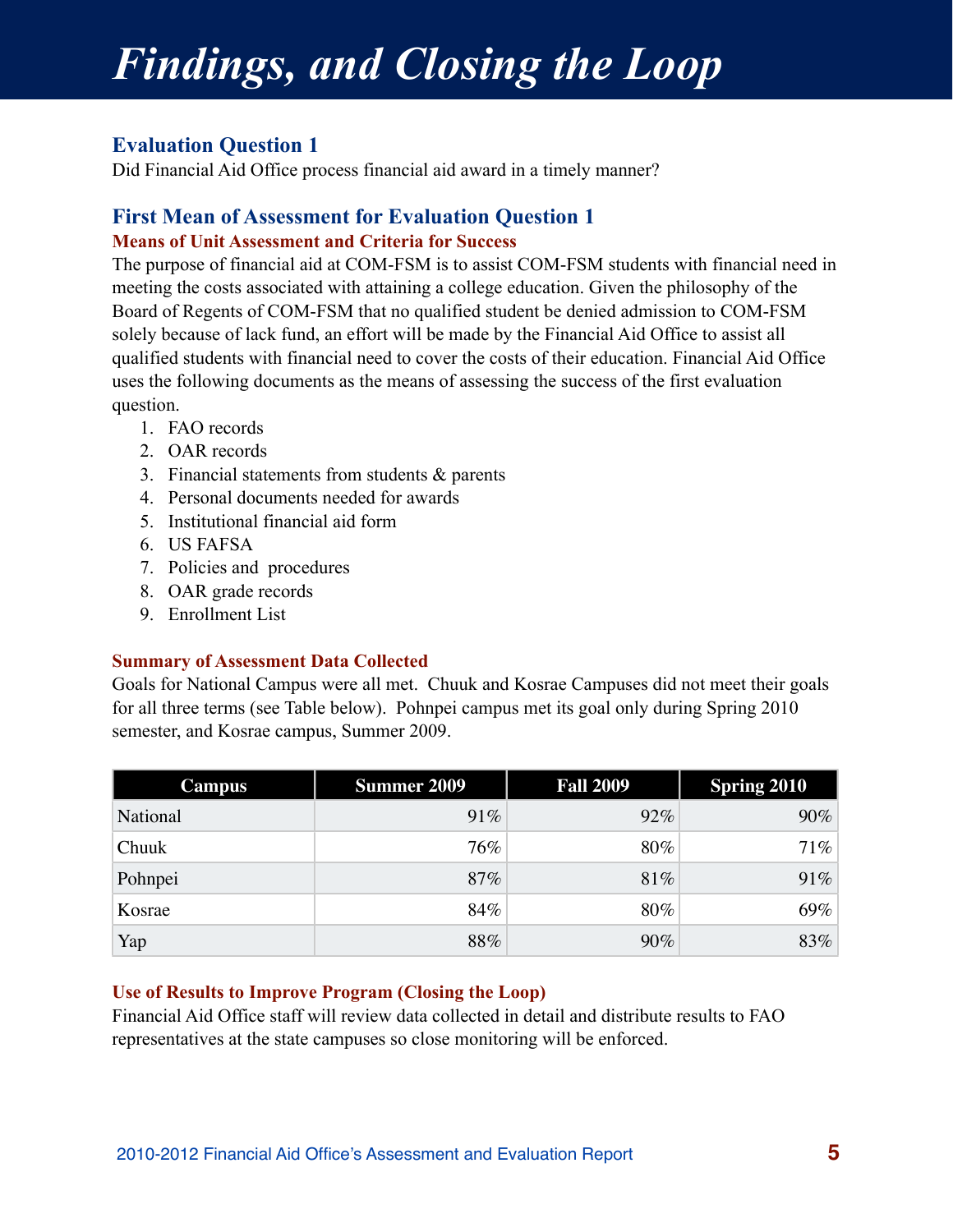### Unit Assessment Report - Four Column

## College of Micronesia - FSM

## C - studentServices - Financial Aid

**Mission Statement:** COM-FSM Financial Aid Office supports the mission statement of the College and the Student Services. The primary

mission of the Financial Aid Office is to administer all financial aid programs, federal or local in compliance with applicable law and regulations and maintaining integrity, accuracy and timeliness in the delivery of financial assistance to

all students admitted to COM-FSM.

| Administrative Unit Outcomes                                                                                                                                                                                                                                                                                                                                  | <b>Assessment Strategies &amp; Target / Tasks</b>                                                                                                                                                                                                                                                                                                                              | <b>Results</b>                                                                                                                                                                                                                                                                                                                                                                                                                                                                                                                                    | Improvement & Follow-Up                                                                                                                                                                                                                                                                                                                                                                                                                                                                                                                                                                                                                                                                                                                                                                                                                                                                                                                                                                                                                                                           |
|---------------------------------------------------------------------------------------------------------------------------------------------------------------------------------------------------------------------------------------------------------------------------------------------------------------------------------------------------------------|--------------------------------------------------------------------------------------------------------------------------------------------------------------------------------------------------------------------------------------------------------------------------------------------------------------------------------------------------------------------------------|---------------------------------------------------------------------------------------------------------------------------------------------------------------------------------------------------------------------------------------------------------------------------------------------------------------------------------------------------------------------------------------------------------------------------------------------------------------------------------------------------------------------------------------------------|-----------------------------------------------------------------------------------------------------------------------------------------------------------------------------------------------------------------------------------------------------------------------------------------------------------------------------------------------------------------------------------------------------------------------------------------------------------------------------------------------------------------------------------------------------------------------------------------------------------------------------------------------------------------------------------------------------------------------------------------------------------------------------------------------------------------------------------------------------------------------------------------------------------------------------------------------------------------------------------------------------------------------------------------------------------------------------------|
| C - studentServices - Financial Aid - 2012-<br>2013 FAO Outcome 1 - Eligible students in<br>both semesters are able to complete and<br>submit FAFSA and all required documents<br>lin a timely manner.<br><b>AUO Assessment Cycle:</b><br>12012 - 2013<br><b>Start Date:</b><br>07/02/2012<br>Inactive Date:<br>07/01/2014<br><b>AUO Status:</b><br>Ilnactive | <b>Assessment Strategy:</b><br>Establish time line for all financial aid<br>documents required for packaging award,<br>and originate and disburse 100% of<br>complete records as soon as the official<br>enrollment.<br><b>Assessment Type:</b><br><b>Descriptive Statistics</b><br>Target:<br>50% of financial aid awards for eligible<br>students by November 30, and May 31 | 08/08/2013 - 80% of eligible students during Fall<br>2012 semester received their financial aid awards<br>on or before November 30, 2012. More so, 91%<br>of eligible students during Spring 2013 semester<br>received their financial awards on or before May<br>31, 2013. The established criterion for success is<br>"50% of financial aid awards for eligible students<br>by November 30, and May 31." Therefore, this<br>criterion for success was successfully met.<br><b>Target Met:</b><br>Yes<br><b>Reporting Period:</b><br>2012 - 2013 | 09/02/2013 - While FAO<br>successfully met or even exceeded<br>its established criterion for success<br>under this item, it acknowledges the<br>need to further enhance the<br>efficiency and effectiveness in the<br>following areas of its routine<br>operations:<br>1. Update the FAO webpage to<br>include links directing students to<br>have access to standard and routine<br>forms used by FAO in particular,<br>and federal forms, in general. This<br>necessitates working in close<br>collaboration with the IT division of<br>the College, specifically the<br>college's Webmaster.<br>2. Currently, the FAO handbook is in<br>web format: however, it would be to<br>the best interest of the students<br>especially serving them valuable<br>reference to have this hand made<br>available preferable in a<br>downloadable pdf document. More<br>so, the handbook should be<br>improved to include "quick guide"<br>information about processes and<br>procedures concerning financial aid;<br>perhaps in graphical in lieu of pure<br>text format or presentation. |
|                                                                                                                                                                                                                                                                                                                                                               |                                                                                                                                                                                                                                                                                                                                                                                |                                                                                                                                                                                                                                                                                                                                                                                                                                                                                                                                                   |                                                                                                                                                                                                                                                                                                                                                                                                                                                                                                                                                                                                                                                                                                                                                                                                                                                                                                                                                                                                                                                                                   |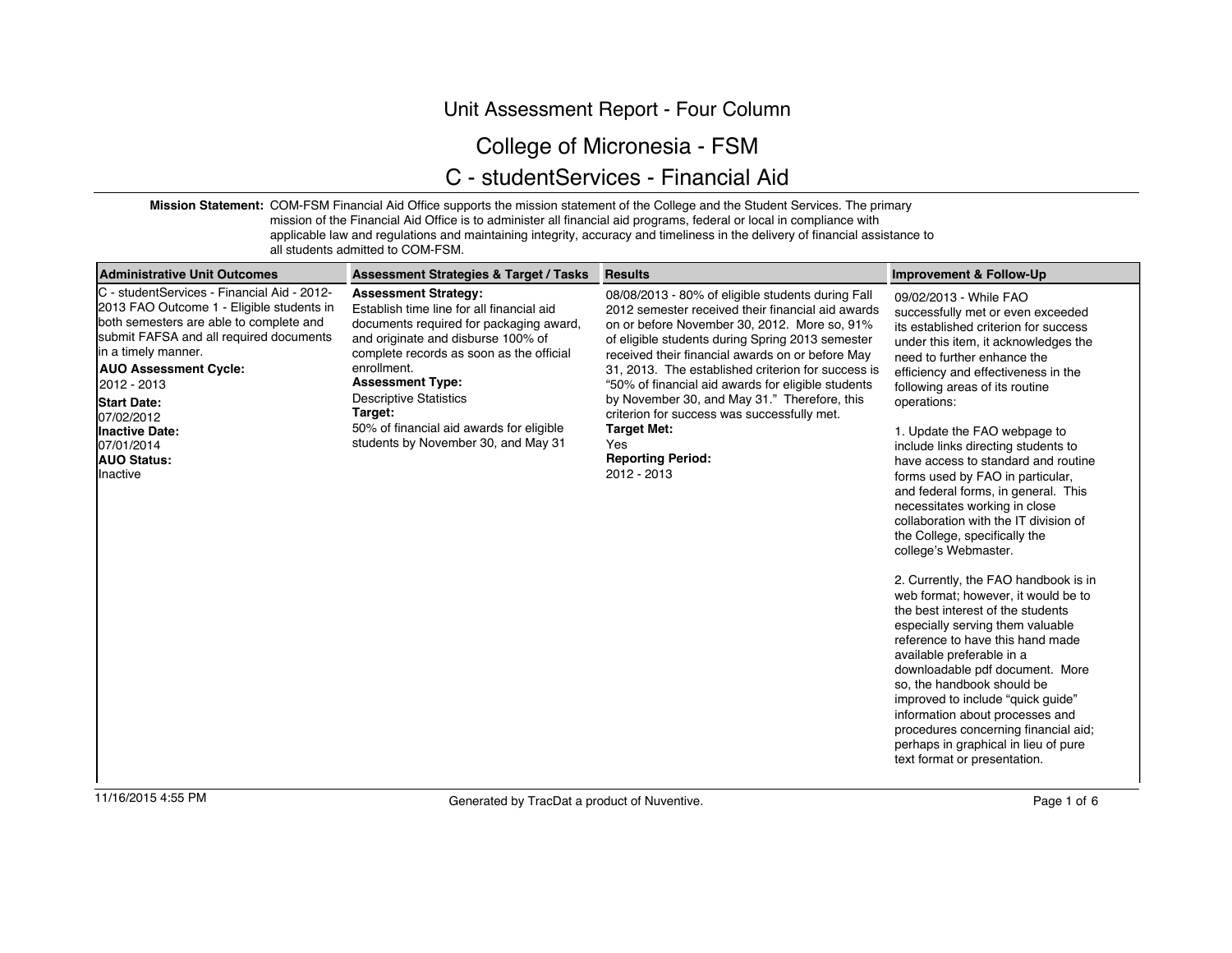| Administrative Unit Outcomes | <b>Assessment Strategies &amp; Target / Tasks</b>                                                                                                                                                                                                                                                                                                                                                                       | <b>Results</b>                                                                                                                                                                                                                                                                                                                                                                                                                                                                                                                                      | Improvement & Follow-Up                                                                                                                                                                                                                                                                                                                                                                                                                                                                                                                                                                                           |
|------------------------------|-------------------------------------------------------------------------------------------------------------------------------------------------------------------------------------------------------------------------------------------------------------------------------------------------------------------------------------------------------------------------------------------------------------------------|-----------------------------------------------------------------------------------------------------------------------------------------------------------------------------------------------------------------------------------------------------------------------------------------------------------------------------------------------------------------------------------------------------------------------------------------------------------------------------------------------------------------------------------------------------|-------------------------------------------------------------------------------------------------------------------------------------------------------------------------------------------------------------------------------------------------------------------------------------------------------------------------------------------------------------------------------------------------------------------------------------------------------------------------------------------------------------------------------------------------------------------------------------------------------------------|
|                              |                                                                                                                                                                                                                                                                                                                                                                                                                         |                                                                                                                                                                                                                                                                                                                                                                                                                                                                                                                                                     | 3. Expand the current<br>communication approaches of FAO<br>to enjoin more students to<br>participate in FAO facilitated<br>workshops and training – more so,<br>also targeting academic advisors<br>and counselor as also participants<br>to these workshops.<br>4. Develop and design training<br>modules for these workshops to<br>ascertain consistency in both<br>content and delivery of these<br>workshops.<br>5. Develop work schedules tied to<br>definite days to ensure that the<br>completions in the processing of all<br>financial applications are within the<br>established "turn-around" period. |
|                              | <b>Assessment Strategy:</b><br>Five FAO staff to provide two weeks FAFSA<br>on-line workshop at the beginning of each<br>semester.<br><b>Assessment Type:</b><br><b>Descriptive Statistics</b><br>Target:<br>80% of eligible students in both semesters,<br>Fall 2012 and Spring 2013, are able to<br>complete and submit their FAFSA<br>application and all other required supporting<br>documents in a timely manner. | 09/11/2013 - 90% of eligible students in both<br>semesters completed and submitted their FAFSA<br>and all required documents in a timely manner.<br>The established criterion for success is "80% of<br>eligible students in both semesters, Fall 2012 and<br>Spring 2013, are able to complete and submit their<br>FAFSA application and all other required<br>supporting documents in a timely manner."<br>Therefore, this criterion for success was<br>successfully met.<br><b>Target Met:</b><br>Yes<br><b>Reporting Period:</b><br>2012 - 2013 | 09/11/2013 - While FAO<br>successfully met or even exceeded<br>its established criterion for success<br>under this item, it acknowledges the<br>need to further enhance the<br>efficiency and effectiveness in the<br>following areas of its routine<br>operations:<br>1. Update the FAO webpage to<br>include links directing students to<br>have access to standard and routine<br>forms used by FAO in particular,<br>and federal forms, in general. This<br>necessitates working in close<br>collaboration with the IT division of<br>the College, specifically the college'                                  |
| 11/16/2015 4:55 PM           | Generated by TracDat a product of Nuventive.                                                                                                                                                                                                                                                                                                                                                                            |                                                                                                                                                                                                                                                                                                                                                                                                                                                                                                                                                     | Page 2 of 6                                                                                                                                                                                                                                                                                                                                                                                                                                                                                                                                                                                                       |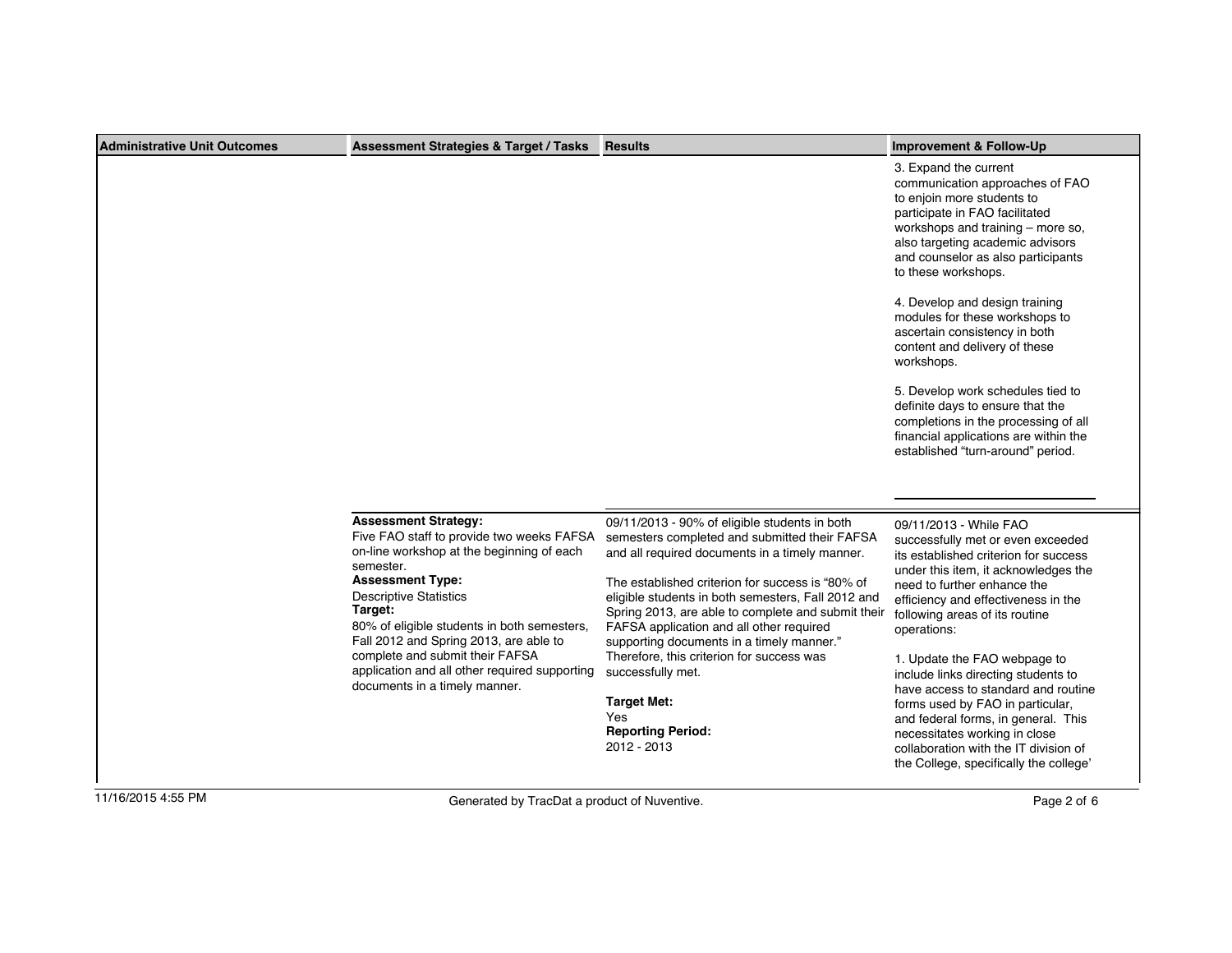| Administrative Unit Outcomes | <b>Assessment Strategies &amp; Target / Tasks</b>                    | <b>Results</b>                                                                          | <b>Improvement &amp; Follow-Up</b>                                                                                                                                                                                                                                                                                                                                                                                                                                             |
|------------------------------|----------------------------------------------------------------------|-----------------------------------------------------------------------------------------|--------------------------------------------------------------------------------------------------------------------------------------------------------------------------------------------------------------------------------------------------------------------------------------------------------------------------------------------------------------------------------------------------------------------------------------------------------------------------------|
|                              |                                                                      |                                                                                         | s Webmaster.                                                                                                                                                                                                                                                                                                                                                                                                                                                                   |
|                              |                                                                      |                                                                                         | 2. Currently, the FAO handbook is in<br>web format; however, it would be to<br>the best interest of the students<br>especially serving them valuable<br>reference to have this hand made<br>available preferable in a<br>downloadable pdf document. More<br>so, the handbook should be<br>improved to include "quick guide"<br>information about processes and<br>procedures concerning financial aid;<br>perhaps in graphical in lieu of pure<br>text format or presentation. |
|                              |                                                                      |                                                                                         | 3. Expand the current<br>communication approaches of FAO<br>to enjoin more students to<br>participate in FAO facilitated<br>workshops and training - more so,<br>also targeting academic advisors<br>and counselor as also participants<br>to these workshops.                                                                                                                                                                                                                 |
|                              |                                                                      |                                                                                         | 4. Develop and design training<br>modules for these workshops to<br>ascertain consistency in both<br>content and delivery of these<br>workshops.                                                                                                                                                                                                                                                                                                                               |
|                              |                                                                      |                                                                                         | 5. Develop work schedules tied to<br>definite days to ensure that the<br>completions in the processing of all<br>financial applications are within the<br>established "turn-around" period.                                                                                                                                                                                                                                                                                    |
|                              | <b>Assessment Strategy:</b><br>Update Financial Aid Handbook and all | 09/11/2013 - The Fall 2013 issue of the FAO<br>Handbook was published on July 22, 2013. |                                                                                                                                                                                                                                                                                                                                                                                                                                                                                |
| 11/16/2015 4:55 PM           | Generated by TracDat a product of Nuventive.                         |                                                                                         | Page 3 of 6                                                                                                                                                                                                                                                                                                                                                                                                                                                                    |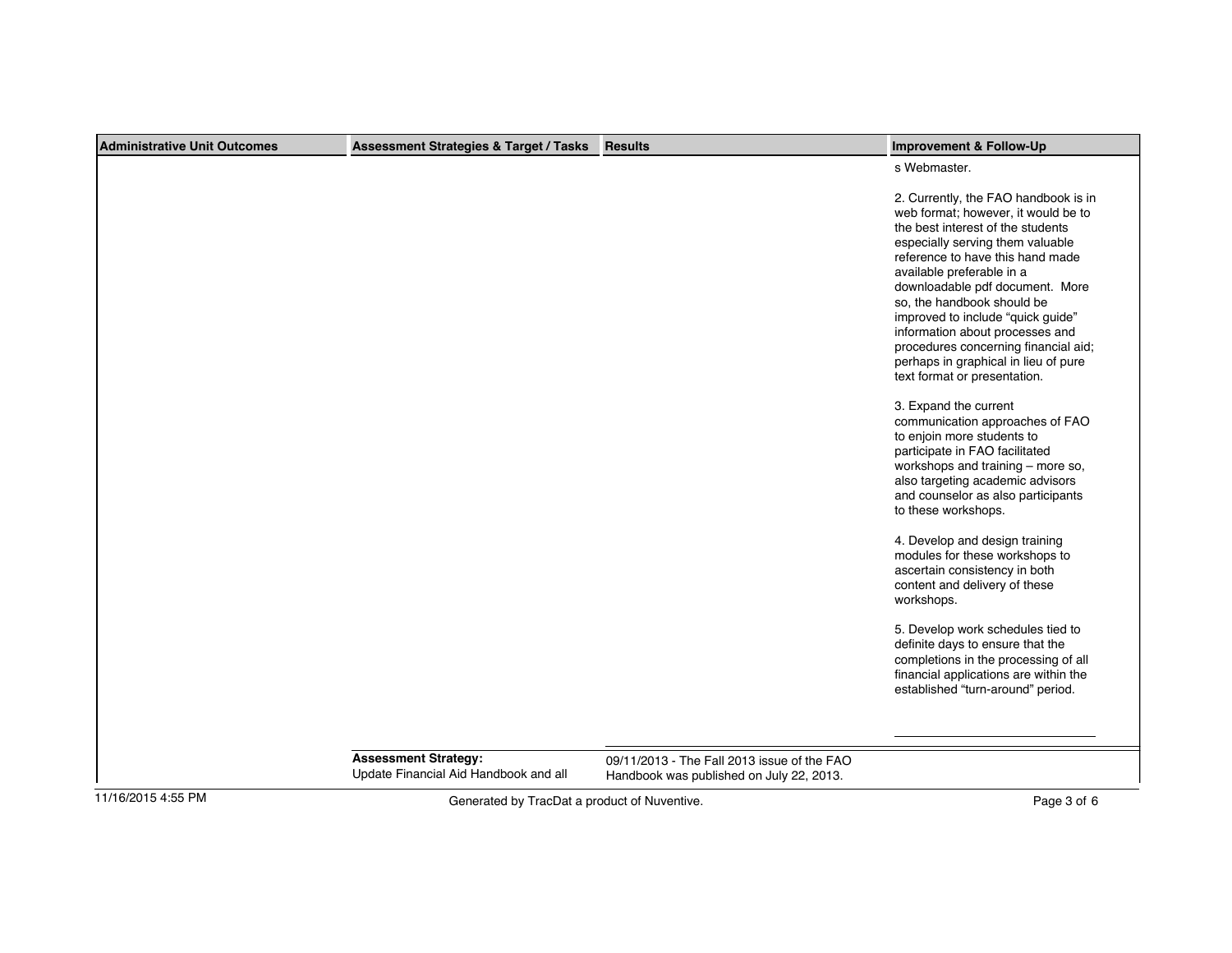| Administrative Unit Outcomes | <b>Assessment Strategies &amp; Target / Tasks</b>                                                                                                                                 | <b>Results</b>                                                                                                                                                                                                                                                                                                                                    | <b>Improvement &amp; Follow-Up</b>                                                                                                                                                                                                                                           |
|------------------------------|-----------------------------------------------------------------------------------------------------------------------------------------------------------------------------------|---------------------------------------------------------------------------------------------------------------------------------------------------------------------------------------------------------------------------------------------------------------------------------------------------------------------------------------------------|------------------------------------------------------------------------------------------------------------------------------------------------------------------------------------------------------------------------------------------------------------------------------|
|                              | financial aid forms as early and May.<br><b>Assessment Type:</b><br><b>Descriptive Statistics</b><br>Target:<br>100% completion of products, e.g., FAO<br>handbook, and all forms | Copies of this handbook were issued or distributed<br>to students and offices serving as valuable<br>references on matters related to financial aid.<br>More, the electronic version of this handbook is<br>currently accessible via the FAO's webpage,<br>http://www.comfsm.fm/?q=financial-aid.<br>While FAO forms are available to students in | 09/11/2013 - Based on the results of<br>the assessment and the inventory of<br>the target products, FAO shall take<br>the following action steps geared to<br>further improving the effectiveness<br>and efficiency of all its routine<br>operations:                        |
|                              |                                                                                                                                                                                   | paper or hardcopy formats, they are currently not<br>accessible in e-format (say, portable document<br>format) from the FAO's webpage.<br>With reference to the established target, FAO is<br>yet to met the criterion for success under this item.<br><b>Target Met:</b>                                                                         | 1. Collaborate with the college's IT<br>division especially the web master<br>to ensure that all information in the<br>FAO's webpage are routinely<br>updated especially if there are<br>changes to or amendments to<br>federal policies governing financial<br>aid program. |
|                              |                                                                                                                                                                                   | No<br><b>Reporting Period:</b><br>2012 - 2013                                                                                                                                                                                                                                                                                                     | 2. Collaborate with the college's IT<br>division especially the web master<br>to redesigning the FAO's webpage<br>to ensure its utmost reader's<br>friendliness by introducing some<br>graphical user's interfaces (GUIs)<br>for increased readability and<br>accessibility. |
|                              |                                                                                                                                                                                   |                                                                                                                                                                                                                                                                                                                                                   | 3. Collaborate with college's IT<br>division especially the web master<br>to update the FAO's webpage<br>especially creating a link for all FAO<br>forms including federal FA forms<br>preferably downloadable in portable<br>document format (pdf).                         |
|                              |                                                                                                                                                                                   |                                                                                                                                                                                                                                                                                                                                                   | 4. Acquire application software to<br>convert all forms into non-static but<br>interactive portable document<br>formats thereby giving more<br>accessibility and user's friendliness.                                                                                        |
| 11/16/2015 4:55 PM           | Generated by TracDat a product of Nuventive.                                                                                                                                      |                                                                                                                                                                                                                                                                                                                                                   | Page 4 of 6                                                                                                                                                                                                                                                                  |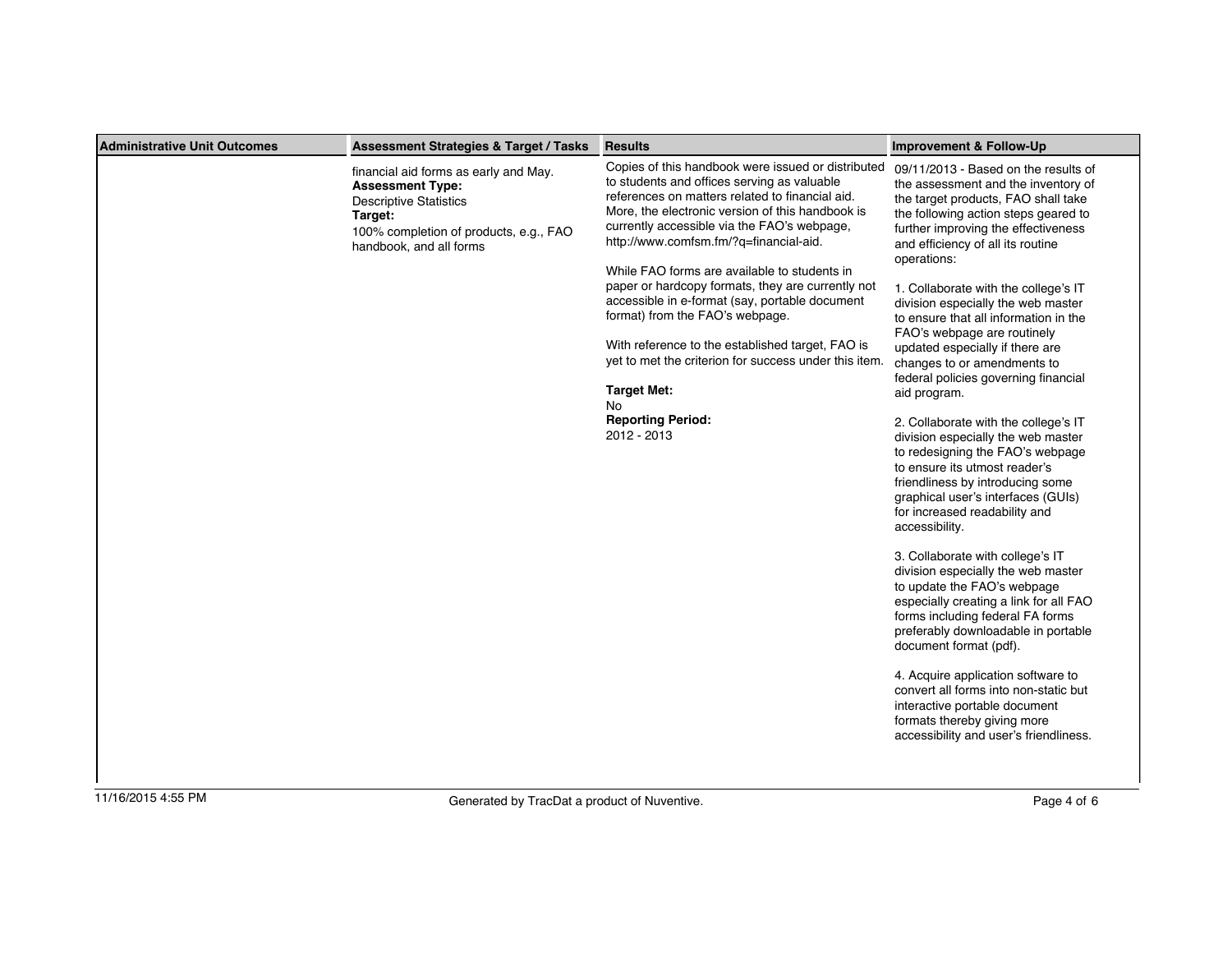| <b>Administrative Unit Outcomes</b>                                                                                                                                                                                                                                                                                                                             | Assessment Strategies & Target / Tasks                                                                                                                                                                                                                                                                                                                                                                                                                                                                                                                                                                                                                                                                                                                                                                                                                                                                                                                                                             | <b>Results</b>                                                                                                                                                                                                                                                                                                                                                                                                                                                                                                | Improvement & Follow-Up                                                                                                                                                                                                                                                                                                                                                                                                                                                                                                                                                                                                                                                                                                                                                        |
|-----------------------------------------------------------------------------------------------------------------------------------------------------------------------------------------------------------------------------------------------------------------------------------------------------------------------------------------------------------------|----------------------------------------------------------------------------------------------------------------------------------------------------------------------------------------------------------------------------------------------------------------------------------------------------------------------------------------------------------------------------------------------------------------------------------------------------------------------------------------------------------------------------------------------------------------------------------------------------------------------------------------------------------------------------------------------------------------------------------------------------------------------------------------------------------------------------------------------------------------------------------------------------------------------------------------------------------------------------------------------------|---------------------------------------------------------------------------------------------------------------------------------------------------------------------------------------------------------------------------------------------------------------------------------------------------------------------------------------------------------------------------------------------------------------------------------------------------------------------------------------------------------------|--------------------------------------------------------------------------------------------------------------------------------------------------------------------------------------------------------------------------------------------------------------------------------------------------------------------------------------------------------------------------------------------------------------------------------------------------------------------------------------------------------------------------------------------------------------------------------------------------------------------------------------------------------------------------------------------------------------------------------------------------------------------------------|
|                                                                                                                                                                                                                                                                                                                                                                 |                                                                                                                                                                                                                                                                                                                                                                                                                                                                                                                                                                                                                                                                                                                                                                                                                                                                                                                                                                                                    |                                                                                                                                                                                                                                                                                                                                                                                                                                                                                                               |                                                                                                                                                                                                                                                                                                                                                                                                                                                                                                                                                                                                                                                                                                                                                                                |
|                                                                                                                                                                                                                                                                                                                                                                 |                                                                                                                                                                                                                                                                                                                                                                                                                                                                                                                                                                                                                                                                                                                                                                                                                                                                                                                                                                                                    |                                                                                                                                                                                                                                                                                                                                                                                                                                                                                                               |                                                                                                                                                                                                                                                                                                                                                                                                                                                                                                                                                                                                                                                                                                                                                                                |
| C - studentServices - Financial Aid - 2012-<br>2013 FAO Outcome 2 - Enrolling students<br>shall exhibit awareness of their financial aid<br>status and to take appropriate steps during<br>registration.<br><b>AUO Assessment Cycle:</b><br>2012 - 2013<br><b>Start Date:</b><br>07/02/2012<br>llnactive Date:<br>07/02/2013<br><b>AUO Status:</b><br>Ilnactive | <b>Assessment Strategy:</b><br>1. Review and complete Satisfactory<br>Academic Progress of sixty percent (60%)<br>students who are on last warning before<br>beginning regular registration.<br>2. Provide financial aid workshop on<br>Satisfactory Academic Progress Policy<br>during<br>orientation to all incoming freshman<br>students and at the beginning of each<br>semester to all students.<br>3. Update Financial Aid brochure before<br>beginning of every school year.<br><b>Assessment Type:</b><br><b>Descriptive Statistics</b><br>Target:<br>1. One hundred percent (100%) of Good<br>Standing students enrolled are able to<br>charge for textbooks (Service Area<br>Outcome)<br>2. Eighty percent (80%) positive rating in a<br>survey administered by FAO to a sample of<br>students (Service Area Outcome)<br>3. One hundred percent (100%) of new<br>incoming freshmen received an updated<br>Financial Aid brochure during Fall 2012<br>orientation (Service Area Outcome). | 08/08/2013 - 1. 100% of Good Standing students<br>enrolled were able to charge for textbooks.<br>2. 100% of enrolling students received Financial<br>Aid counseling and their Financial Aid Status slips<br>during registration.<br>3. 100% of incoming freshmen who attended the<br>Financial Aid Presentation during orientation at the<br>beginning of Fall 2012 semester were provided<br>with an updated Financial Aid brochure.<br><b>Target Met:</b><br>Yes<br><b>Reporting Period:</b><br>2012 - 2013 | 09/02/2013 - Even though the<br>targets were successfully met,<br>Financial Aid Office now needs to<br>establish how to improve ways to<br>convey Financial Aid Status slips<br>before charging textbooks. Several<br>students still do not have their slips<br>before requesting to charge<br>especially those who did early<br>registration. A special time needs to<br>be allocated for issuing of Financial<br>Aid status slip for those who early<br>register. More so, some incoming<br>freshmen did not make it to attend<br>the orientation and thus, did not<br>receive an updated brochure. Extra<br>brochures and other financial aid<br>forms should also be made readily<br>available and accessible over the<br>counter of Financial Aid Office for<br>students. |
|                                                                                                                                                                                                                                                                                                                                                                 |                                                                                                                                                                                                                                                                                                                                                                                                                                                                                                                                                                                                                                                                                                                                                                                                                                                                                                                                                                                                    |                                                                                                                                                                                                                                                                                                                                                                                                                                                                                                               |                                                                                                                                                                                                                                                                                                                                                                                                                                                                                                                                                                                                                                                                                                                                                                                |
| IC - studentServices - Financial Aid - 2012-<br>l2013 FAO Outcome 3 - Students will exhibit<br>increased knowledge and awareness of the<br>Federal<br>Financial Aid programs including the<br>Supplemental Education Grant (SEG)<br>program.                                                                                                                    | <b>Assessment Strategy:</b><br>All Financial Aid Office staff attained<br>information critical to the integrity of the<br>Federal Programs as well as the<br>Supplemental Education Grant (SEG)<br>Program.                                                                                                                                                                                                                                                                                                                                                                                                                                                                                                                                                                                                                                                                                                                                                                                        | 08/09/2013 - Financial Aid and SEG Work-Study<br>presentations were conducted during January<br>22nd, 23rd and 25th of 2013. A survey was done<br>using random sampling and using Slovins formula<br>of 95% level of confidence a sample of 196<br>students out of 383 students who attended the<br>workshop completed the survey. From the                                                                                                                                                                   | 09/02/2013 - Based on the results,<br>the target was met. Financial Aid<br>now needs to maintain its efforts in<br>meeting this target and perhaps look<br>for other means of assessing its<br>outcome. Financial Aid office will<br>now look into using a pre and post                                                                                                                                                                                                                                                                                                                                                                                                                                                                                                        |
| 11/16/2015 4:55 PM                                                                                                                                                                                                                                                                                                                                              | Generated by TracDat a product of Nuventive.                                                                                                                                                                                                                                                                                                                                                                                                                                                                                                                                                                                                                                                                                                                                                                                                                                                                                                                                                       |                                                                                                                                                                                                                                                                                                                                                                                                                                                                                                               | Page 5 of 6                                                                                                                                                                                                                                                                                                                                                                                                                                                                                                                                                                                                                                                                                                                                                                    |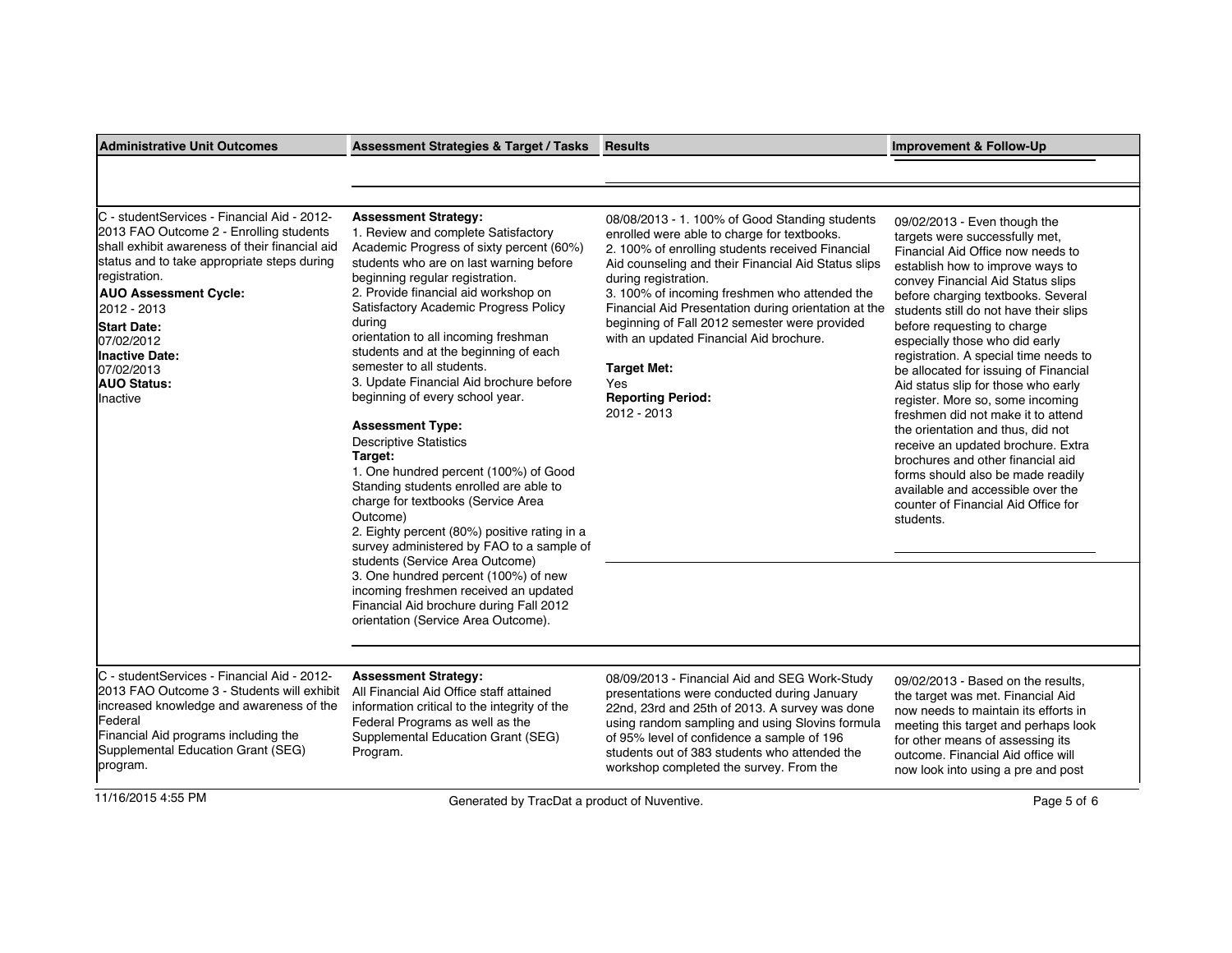| Administrative Unit Outcomes                                                                                                                       | <b>Assessment Strategies &amp; Target / Tasks</b>                                                                                                                                                                                   | <b>Results</b>                                                                                                                                                                                                                                                                            | <b>Improvement &amp; Follow-Up</b>                                                                                                                                                                                                                                                                                                                             |
|----------------------------------------------------------------------------------------------------------------------------------------------------|-------------------------------------------------------------------------------------------------------------------------------------------------------------------------------------------------------------------------------------|-------------------------------------------------------------------------------------------------------------------------------------------------------------------------------------------------------------------------------------------------------------------------------------------|----------------------------------------------------------------------------------------------------------------------------------------------------------------------------------------------------------------------------------------------------------------------------------------------------------------------------------------------------------------|
| <b>AUO Assessment Cycle:</b><br>12012 - 2013<br><b>Start Date:</b><br>07/02/2012<br>Inactive Date:<br>07/02/2013<br><b>AUO Status:</b><br>Inactive | <b>Assessment Type:</b><br>Survey<br>Target:<br>Eighty percent (80%) of the students will<br>exhibit increased knowledge and awareness<br>of the Federal Financial Aid programs<br>including the SEG program (Learning<br>Outcome). | perception of the students who did the survey,<br>94% showed positive rating as increased<br>knowledge and awareness of the Federal<br>Financial Aid programs including the<br>Supplemental Educational programs.<br><b>Target Met:</b><br>Yes<br><b>Reporting Period:</b><br>2012 - 2013 | test for assessment in order to<br>implement a more intrusive<br>approach. More so, SEG Work-<br>Study Coordinator will look into how<br>students will demonstrate practically<br>their perceived knowledge from<br>participating in the SEG Work-Study<br>program. Quantitative assessment<br>needs to be conducted throughout<br>the course of the semester. |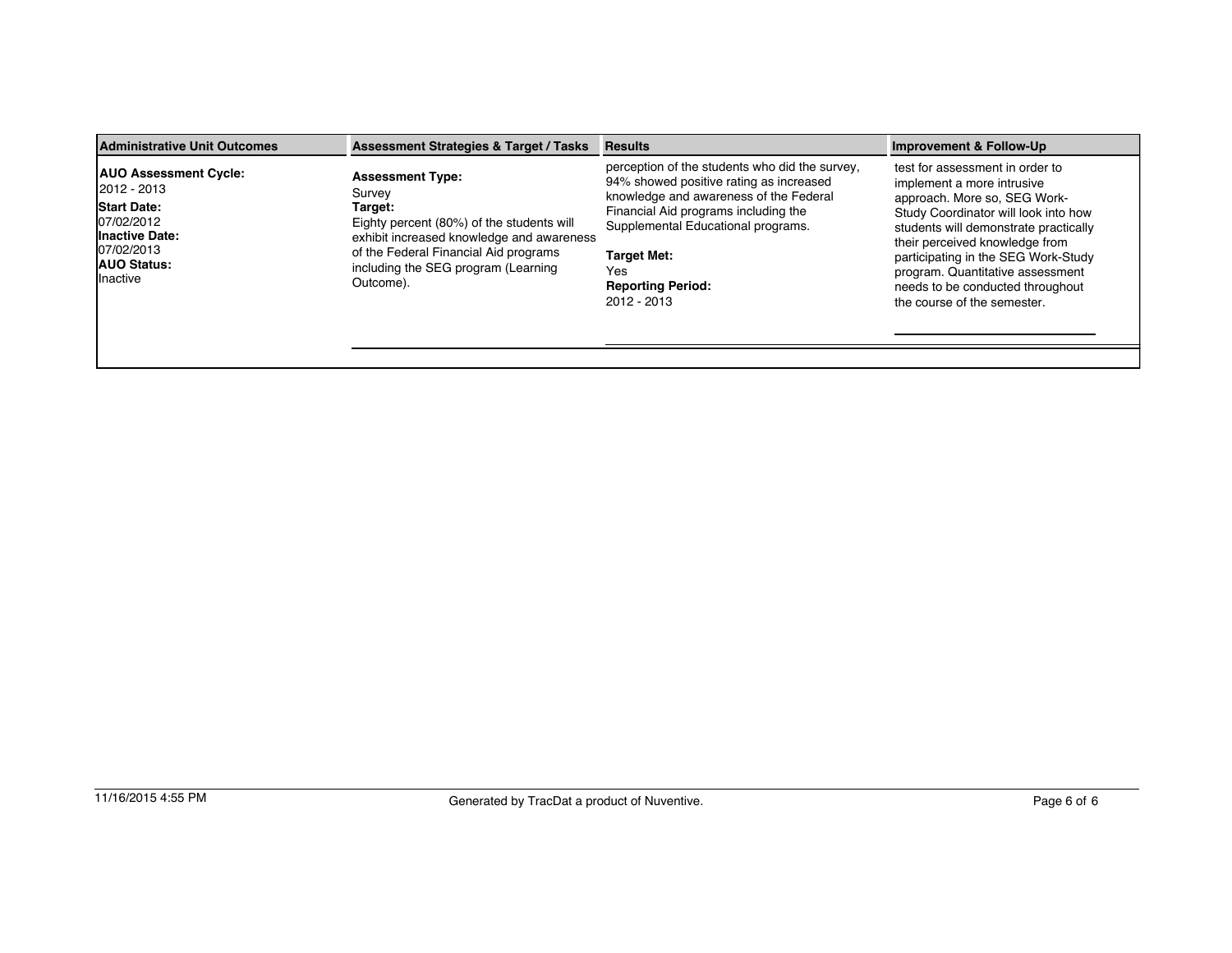### Unit Assessment Report - Four Column

## College of Micronesia - FSM

## C - studentServices - Financial Aid

**Mission Statement:** COM-FSM Financial Aid Office supports the mission statement of the College and the Student Services. The primary mission of the Financial Aid Office is to administer all financial aid programs, federal or local in compliance with

applicable law and regulations and maintaining integrity, accuracy and timeliness in the delivery of financial assistance to all students admitted to COM-FSM.

| Administrative Unit Outcomes                                                                                                                                                                                                                                                                                                                                                | <b>Assessment Strategies &amp; Target / Tasks</b>                                                                                                                                                                                                                             | <b>Results</b>                                                                                                                                                                                                                                                                                                                                                                                                                                                                                                                                                                                                                                                                                                   | <b>Improvement &amp; Follow-Up</b>                                                                                                                                                                                                                                                                                                                                                                                                                                                                                                                                    |
|-----------------------------------------------------------------------------------------------------------------------------------------------------------------------------------------------------------------------------------------------------------------------------------------------------------------------------------------------------------------------------|-------------------------------------------------------------------------------------------------------------------------------------------------------------------------------------------------------------------------------------------------------------------------------|------------------------------------------------------------------------------------------------------------------------------------------------------------------------------------------------------------------------------------------------------------------------------------------------------------------------------------------------------------------------------------------------------------------------------------------------------------------------------------------------------------------------------------------------------------------------------------------------------------------------------------------------------------------------------------------------------------------|-----------------------------------------------------------------------------------------------------------------------------------------------------------------------------------------------------------------------------------------------------------------------------------------------------------------------------------------------------------------------------------------------------------------------------------------------------------------------------------------------------------------------------------------------------------------------|
| IC - studentServices - Financial Aid - 2013-<br>2014 FAO Outcome 1 - Students will<br>articulate that they are satisfied or very<br>satisfied with the service they receive from<br>the Financial Aid Office.<br><b>AUO Assessment Cycle:</b><br>12013 - 2014<br><b>Start Date:</b><br>07/02/2013<br><b>Inactive Date:</b><br>10/02/2014<br><b>AUO Status:</b><br>lInactive | <b>Assessment Strategy:</b><br>Interact with students with compassion, care<br>and professionalism.<br><b>Assessment Type:</b><br>Survey<br>Target:<br>80% of students who receive financial<br>services are satisfied with the services<br>provided by Financial Aid Office. | 06/28/2014 - A satisfaction survey was conducted<br>to a non probability sample of students during the<br>spring semester of 2013-2014 school year. The<br>total number of students who successfully filled<br>out and completed the survey was only 34. From<br>the results taken from page 10 of the survey, the<br>34 survey respondents indicated that less than<br>80% of students who received financial aid<br>services were satisfied with the services provided.<br><b>Target Met:</b><br><b>No</b><br><b>Reporting Period:</b><br>2013 - 2014<br><b>Related Documents:</b><br><b>FAO Services Satisfaction</b><br>Survey.pdf<br>FINANCIAL AID OFFICE (FAO) -<br><b>Student Satisfaction Survey.pdf</b> | 07/11/2014 - Although the survey<br>indicated that Financial Aid Office<br>did not meet its target, the first issue<br>to deal with will be to increase the<br>participation and increase the<br>sample size. The 34 respondents for<br>Spring 2014 semester does not<br>sufficiently represent the entire<br>student population who were<br>utilizing financial aid services for<br>both Spring 2014 semester and the<br>whole 2013-2014 school year. It is<br>recommended that the survey and<br>sampling method should be<br>improved for the next reporting year. |
|                                                                                                                                                                                                                                                                                                                                                                             | <b>Assessment Strategy:</b><br>Ensure that processing of awards is<br>performed on a timely manner.<br><b>Assessment Type:</b><br><b>Descriptive Statistics</b><br>Target:<br>100% of eligible students received award<br>before the end of each semester.                    | 07/18/2014 - Less than 100% of eligible students<br>received award before the end of each semester<br>as evident from disbursing of several students'<br>awards after the ends of Fall 2013 and Spring<br>2014 semesters. This was due to late submission<br>of required documents by students as well as late<br>in filling out of FAFSA.<br><b>Target Met:</b><br>No<br><b>Reporting Period:</b><br>2013 - 2014                                                                                                                                                                                                                                                                                                | 08/14/2014 - Financial Aid Office will<br>seek ways to better encourage<br>students to complete and submit<br>FAFSA early to ensure early<br>correction and early pell grant award<br>processing. Financial Aid Office has<br>planned to establish deadline for<br>students to submit required<br>documents. This will allow time for<br>Financial Aid staff to gather, review<br>and process records on a timely<br>manner as well as entertaining early<br>submission of required documents.                                                                        |
| 11/16/2015 4:56 PM                                                                                                                                                                                                                                                                                                                                                          | Generated by TracDat a product of Nuventive.                                                                                                                                                                                                                                  |                                                                                                                                                                                                                                                                                                                                                                                                                                                                                                                                                                                                                                                                                                                  | Page 1 of 6                                                                                                                                                                                                                                                                                                                                                                                                                                                                                                                                                           |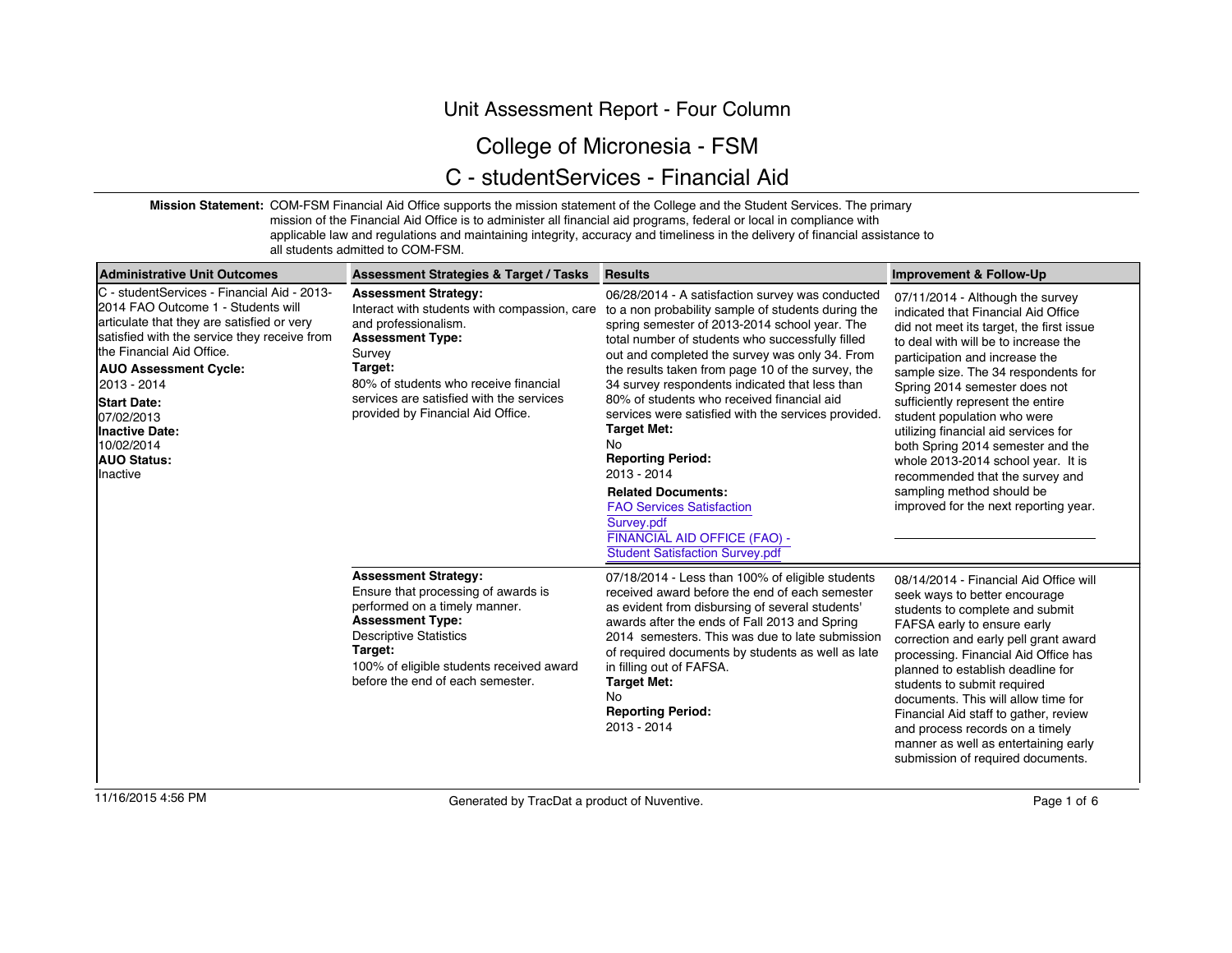| <b>Administrative Unit Outcomes</b>                                                                                                                                                                       | <b>Assessment Strategies &amp; Target / Tasks</b>                                                                                                                                                                                                                                                                                                                                         | <b>Results</b>                                                                                                                                                                                                                                                                                                                                                                                                                                                                                                                                                                                                                                                                                                           | Improvement & Follow-Up                                                                                                                                                                                   |
|-----------------------------------------------------------------------------------------------------------------------------------------------------------------------------------------------------------|-------------------------------------------------------------------------------------------------------------------------------------------------------------------------------------------------------------------------------------------------------------------------------------------------------------------------------------------------------------------------------------------|--------------------------------------------------------------------------------------------------------------------------------------------------------------------------------------------------------------------------------------------------------------------------------------------------------------------------------------------------------------------------------------------------------------------------------------------------------------------------------------------------------------------------------------------------------------------------------------------------------------------------------------------------------------------------------------------------------------------------|-----------------------------------------------------------------------------------------------------------------------------------------------------------------------------------------------------------|
|                                                                                                                                                                                                           |                                                                                                                                                                                                                                                                                                                                                                                           |                                                                                                                                                                                                                                                                                                                                                                                                                                                                                                                                                                                                                                                                                                                          |                                                                                                                                                                                                           |
|                                                                                                                                                                                                           | <b>Assessment Strategy:</b><br>Provide Financial Aid Counseling to at risk<br>students.<br><b>Assessment Type:</b><br><b>Descriptive Statistics</b><br>Target:<br>100% of students on deficiency list will be<br>notified of financial aid status and action<br>steps to take to maintain financial aid<br>eligibility.                                                                   | 07/18/2014 - 100% of enrolling students received<br>Financial Aid counseling and their Financial Aid<br>Status slips during registration. This was done as<br>Step 3 of the registration process during both early<br>and regular registration and unless all the steps<br>were completed during the registration process, a<br>student cannot register.<br><b>Target Met:</b><br>Yes<br><b>Reporting Period:</b><br>2013 - 2014                                                                                                                                                                                                                                                                                         |                                                                                                                                                                                                           |
|                                                                                                                                                                                                           | <b>Assessment Strategy:</b><br>Provide easy access to all required financial<br>aid forms and information.<br><b>Assessment Type:</b><br><b>Descriptive Statistics</b><br>Target:<br>All financial aid and scholarship forms will be<br>displayed and easily picked up on the<br>financial aid office counter.<br><b>Related Documents:</b><br>Financial Aid March 2014 Monthly<br>Report | 07/18/2014 - Starting from beginning of Spring<br>2014 semester, Financial Aid Office started<br>displaying financial aid forms at the counter for<br>easy access to students. It is evident from the log<br>in sheets provided every month that students were<br>easily picking up financial aid forms on demand.<br>See page 4 of the sample monthly report provided<br>as well as other related documents provided<br>indicating that financial aid forms were displayed<br>and easily picked up by students.<br><b>Target Met:</b><br>Yes<br><b>Reporting Period:</b><br>2013 - 2014<br><b>Related Documents:</b><br>Financial Aid March 2014 Monthly<br>Report<br><b>Financial Aid Forms</b><br>Sample Log in sheet | 09/19/2014 - Move towards<br>continuity.                                                                                                                                                                  |
|                                                                                                                                                                                                           |                                                                                                                                                                                                                                                                                                                                                                                           |                                                                                                                                                                                                                                                                                                                                                                                                                                                                                                                                                                                                                                                                                                                          |                                                                                                                                                                                                           |
| C - studentServices - Financial Aid - 2013-<br>2014 FAO Outcome 3 - The department will<br>remain in compliance in its annual audit.<br><b>AUO Assessment Cycle:</b><br>2013 - 2014<br><b>Start Date:</b> | <b>Assessment Strategy:</b><br>Ensure one or two financial aid staff will<br>attend annual conferences and trainings for<br>Financial Aid Administrators.<br><b>Assessment Type:</b><br>Internship/Supervisor Evaluation                                                                                                                                                                  | 07/18/2014 - One financial aid staff attended<br>Pacific Financial Aid Administrators (PacFAA)<br>conference in March 2014. Federal updates and<br>new information were obtained from the<br>conference.<br><b>Target Met:</b>                                                                                                                                                                                                                                                                                                                                                                                                                                                                                           | 07/28/2014 - Tetaake Yee Ting who<br>attended the 2014 PacFAA is still<br>yet to provide a presentation on<br>what was learned during the<br>conference. A powerpoint<br>presentation based on the PacFAA |
| 11/16/2015 4:56 PM                                                                                                                                                                                        | Generated by TracDat a product of Nuventive.                                                                                                                                                                                                                                                                                                                                              |                                                                                                                                                                                                                                                                                                                                                                                                                                                                                                                                                                                                                                                                                                                          | Page 2 of 6                                                                                                                                                                                               |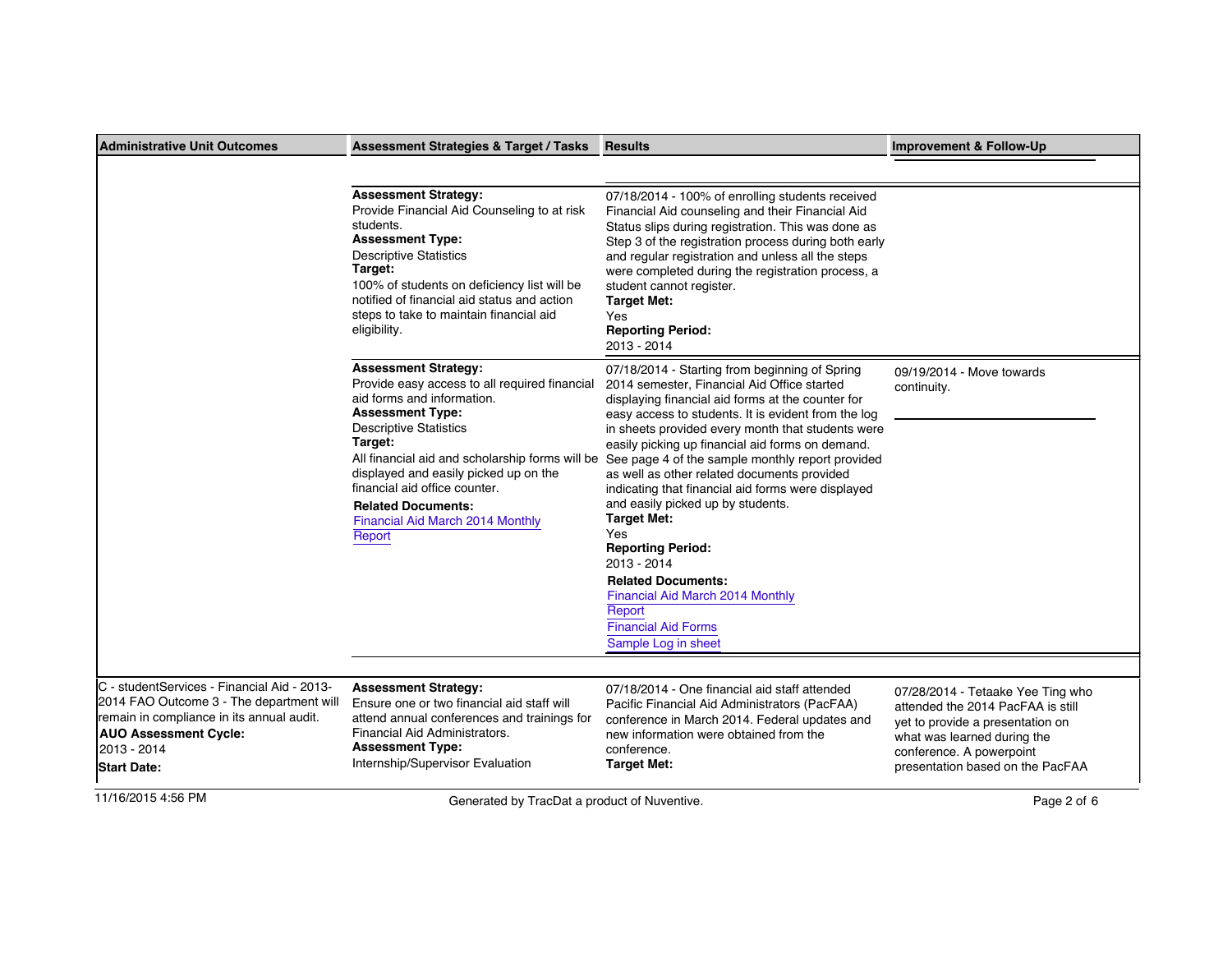| Administrative Unit Outcomes                                                                                                                                                                                                                                                        | <b>Assessment Strategies &amp; Target / Tasks</b>                                                                                                                                                                                                                                                                                                                        | <b>Results</b>                                                                                                                                                                                                                                                                                                                                                                                                                                                | <b>Improvement &amp; Follow-Up</b>                                                                                                                                                                                                                                                                                                                                                                                                                                                                                                                                                                                                                                                        |
|-------------------------------------------------------------------------------------------------------------------------------------------------------------------------------------------------------------------------------------------------------------------------------------|--------------------------------------------------------------------------------------------------------------------------------------------------------------------------------------------------------------------------------------------------------------------------------------------------------------------------------------------------------------------------|---------------------------------------------------------------------------------------------------------------------------------------------------------------------------------------------------------------------------------------------------------------------------------------------------------------------------------------------------------------------------------------------------------------------------------------------------------------|-------------------------------------------------------------------------------------------------------------------------------------------------------------------------------------------------------------------------------------------------------------------------------------------------------------------------------------------------------------------------------------------------------------------------------------------------------------------------------------------------------------------------------------------------------------------------------------------------------------------------------------------------------------------------------------------|
| 07/02/2013<br><b>Inactive Date:</b><br>10/02/2014<br><b>AUO Status:</b><br>Inactive                                                                                                                                                                                                 | Target:<br>All Financial Aid staff will be able to explain<br>financial aid regulations that affect students<br>and school eligibility for Title IV funds.                                                                                                                                                                                                               | Yes<br><b>Reporting Period:</b><br>2013 - 2014<br><b>Related Documents:</b><br>2014 PacFAA Trip report                                                                                                                                                                                                                                                                                                                                                        | conference is almost at its<br>completion and will be soon shared<br>and distributed to all Financial Aid<br>and Student Services staff members<br>across all campuses.                                                                                                                                                                                                                                                                                                                                                                                                                                                                                                                   |
|                                                                                                                                                                                                                                                                                     | <b>Assessment Strategy:</b><br>Ensure the College meets regulatory<br>requirements necessary to participate in<br>federal and state programs<br><b>Assessment Type:</b><br>Internal Audit/Report<br>Target:<br>100% of student records will be well<br>documented for annual auditing.                                                                                   | 07/18/2014 - Financial Aid office staff are in the<br>process of reviewing 100% of student records and<br>verifying all required documents for annual<br>auditing. From the 2012-2013 audit report, there<br>were slight and minor discrepancies with the<br>names spelling and typing errors on birth<br>certificates.<br><b>Target Met:</b><br>No<br><b>Reporting Period:</b><br>2013 - 2014<br><b>Related Documents:</b><br><b>Document Review</b>         | 07/02/2014 - To prevent further<br>discrepancies in the future for<br>auditing purposes, there in progress<br>Financial Aid office staff are in the<br>process of reviewing 100% of<br>student records and verifying all<br>required documents for annual<br>auditing. Financial Aid will also need<br>to create electronic filing system for<br>documents and ensure all incoming<br>documents be thoroughly reviewed<br>by assigned staff. The assigned<br>staff will have the sole responsibility<br>to check all spelling and dates on all<br>submitted documents. The<br>documents will be scanned and<br>stored in an electronic filing system<br>for easy retrieval in the future. |
| IC - studentServices - Financial Aid - 2013-<br>2014 FAO Outcome 2 - New incoming<br>students will demonstrate financial aid<br>lliteracy.<br><b>AUO Assessment Cycle:</b><br>2013 - 2014<br><b>Start Date:</b><br>07/02/2013<br>Inactive Date:<br>10/02/2014<br><b>AUO Status:</b> | <b>Assessment Strategy:</b><br>Inform students of up-to-date financial aid<br>resources as well as the policies and<br>processes necessary to obtain them.<br><b>Assessment Type:</b><br><b>Descriptive Statistics</b><br>Target:<br>80% of incoming freshmen students<br>demonstrated acquired knowledge of<br>Satisfactory Academic Progress (SAP)<br>Review Policies. | 07/18/2014 - 100% of incoming freshmen who<br>attended the Financial Aid Presentation during<br>orientation at the beginning of Fall 2013 semester<br>were provided with an updated Financial Aid<br>brochure. However, less than 80% of those<br>attended the Fall 2013 Freshmen Orientation<br>presentation showed demonstrated acquired<br>knowledge of SAP review policies. See result<br>summary provided on SAP Knowledge.<br><b>Target Met:</b><br>No. | 07/28/2014 - Even though it was<br>evident that incoming freshmen<br>students did demonstrate some<br>acquired knowledge of the SAP<br>review policies by comparing the<br>results from the Pre and Post tests<br>conducted, the total score shows<br>that it did not reach the targeted<br>80%. When looking at the SAP<br>Knowledge correct result for both<br>tests, the Post test scores for the                                                                                                                                                                                                                                                                                      |
| 11/16/2015 4:56 PM                                                                                                                                                                                                                                                                  | Generated by TracDat a product of Nuventive.                                                                                                                                                                                                                                                                                                                             |                                                                                                                                                                                                                                                                                                                                                                                                                                                               | Page 3 of 6                                                                                                                                                                                                                                                                                                                                                                                                                                                                                                                                                                                                                                                                               |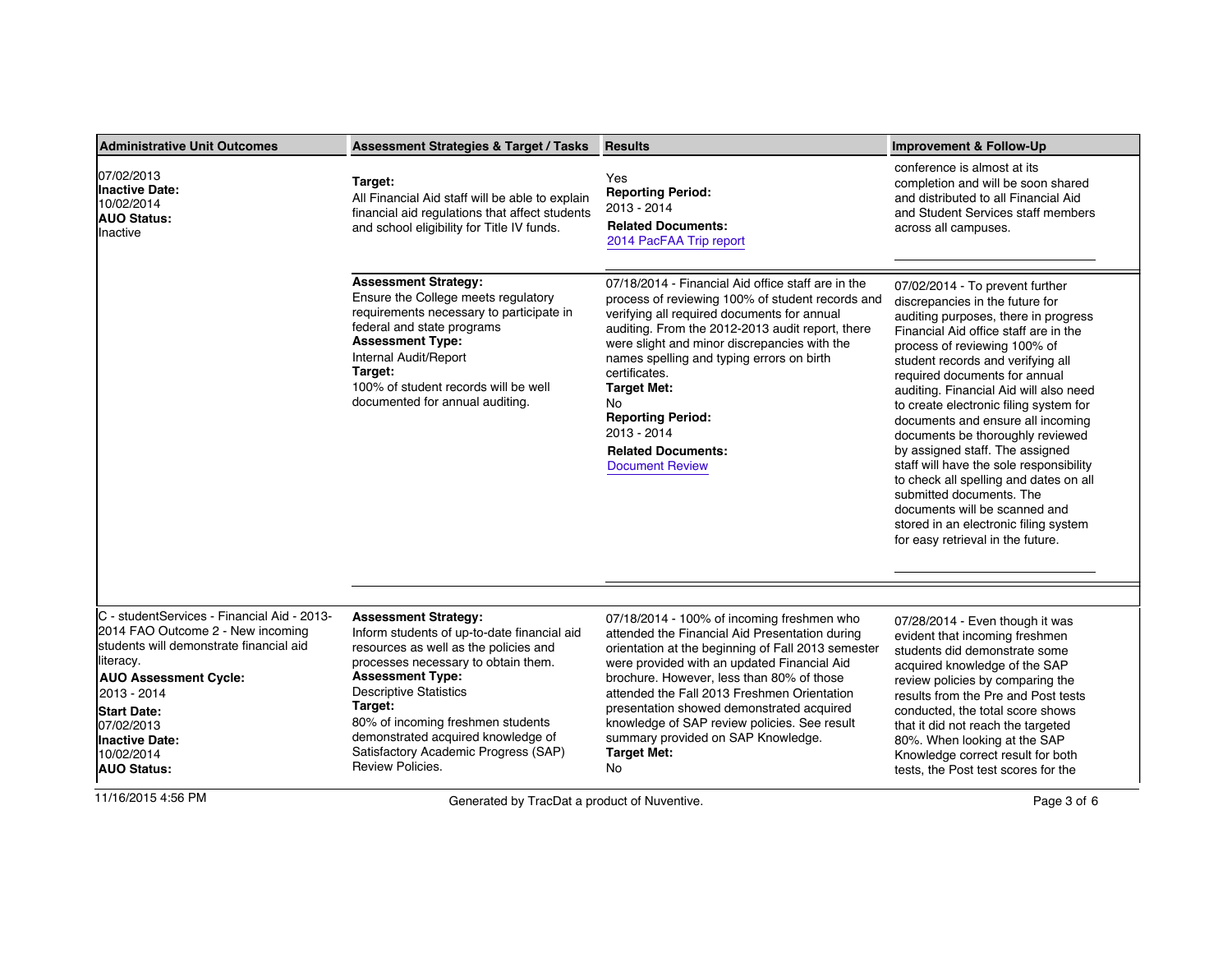| <b>Administrative Unit Outcomes</b> | <b>Assessment Strategies &amp; Target / Tasks</b>                                                                                                                                                                                                                                                                                                                                                             | <b>Results</b>                                                                                                                                                                                                                                                                                                                                                                                                                                                                                                                                                                                                                                                                                                                                                                                                                                                                                                             | Improvement & Follow-Up                                                                                                                                                                                                                                 |
|-------------------------------------|---------------------------------------------------------------------------------------------------------------------------------------------------------------------------------------------------------------------------------------------------------------------------------------------------------------------------------------------------------------------------------------------------------------|----------------------------------------------------------------------------------------------------------------------------------------------------------------------------------------------------------------------------------------------------------------------------------------------------------------------------------------------------------------------------------------------------------------------------------------------------------------------------------------------------------------------------------------------------------------------------------------------------------------------------------------------------------------------------------------------------------------------------------------------------------------------------------------------------------------------------------------------------------------------------------------------------------------------------|---------------------------------------------------------------------------------------------------------------------------------------------------------------------------------------------------------------------------------------------------------|
| Inactive                            |                                                                                                                                                                                                                                                                                                                                                                                                               | <b>Reporting Period:</b><br>2013 - 2014<br><b>Related Documents:</b><br>Fall 2013 Freshmen Orientation                                                                                                                                                                                                                                                                                                                                                                                                                                                                                                                                                                                                                                                                                                                                                                                                                     | SAP Knowledge was only 73.6%. It<br>is recommended that the method of<br>delivery be improved for future<br>orientations so that students will be<br>able to comprehend well what is<br>being presented.                                                |
|                                     | <b>Assessment Strategy:</b><br>Financial Aid workshops on the Satisfactory<br>Academic Progress (SAP) Review will be<br>conducted at the beginning of each<br>semester to enrolling students.<br><b>Assessment Type:</b><br>Exam/Quiz - Pre-Post<br>Target:<br>80% of those attended the workshops will<br>demonstrate correct knowledge based on<br>their scores in the quiz provided in those<br>workshops. | 07/18/2014 - A short quiz was conducted (pre &<br>post test) to the students who attended an<br>orientation workshop during Fall 2013 freshmen<br>orientation. The test consisted of several<br>statements categorized into four main areas such<br>as 1. Financial Aid Office (FAO) Terminologies 2.<br>Financial Aid (FA) Knowledge 3. Satisfactory<br>Academic Progress (SAP) Knowledge and 4.<br>Supplemental Education Grant Work-Study (SEG<br>WS) Knowledge. The pre-post test scores showed<br>more than 80% of those attended the workshops<br>demonstrated acquired knowledge based on their<br>scores in the quizzes provided before and after<br>workshop. See provided quiz and result summary.<br><b>Target Met:</b><br>Yes<br><b>Reporting Period:</b><br>2013 - 2014<br><b>Related Documents:</b><br><b>Fall 2013 Freshmen Orientation</b><br>Fall 2013 Freshmen Orientation Quiz<br>Fall 2103 Orientation |                                                                                                                                                                                                                                                         |
|                                     | <b>Assessment Strategy:</b><br>Online FAFSA workshop to be conducted at<br>the beginning of Fall semester.<br><b>Assessment Type:</b><br><b>Descriptive Statistics</b><br>Target:<br>60% reduction in correction at the end of the<br>school year.                                                                                                                                                            | 07/18/2014 - No online FAFSA workshop was<br>conducted. Most students were able to fill out<br>FAFSA online independently using library<br>computers and their own laptops. However,<br>Financial Aid provided one-on-one hands on<br>instructions for those students who needed direct<br>guidance on filling out the online FAFSA. This<br>was recorded on the log in sheet as application for<br>FAFSA (see related sample of Log in Sheet<br>provided). In observing the number of corrections                                                                                                                                                                                                                                                                                                                                                                                                                         | 07/02/2014 - Financial Aid will seek<br>to collect and review all completed<br>FAFSA forms from High school<br>applicants. Financial Aid office will<br>be reviewing the FAFSA<br>applications and will be responsible<br>for mailing the applications. |
| 11/16/2015 4:56 PM                  | Generated by TracDat a product of Nuventive.                                                                                                                                                                                                                                                                                                                                                                  |                                                                                                                                                                                                                                                                                                                                                                                                                                                                                                                                                                                                                                                                                                                                                                                                                                                                                                                            | Page 4 of 6                                                                                                                                                                                                                                             |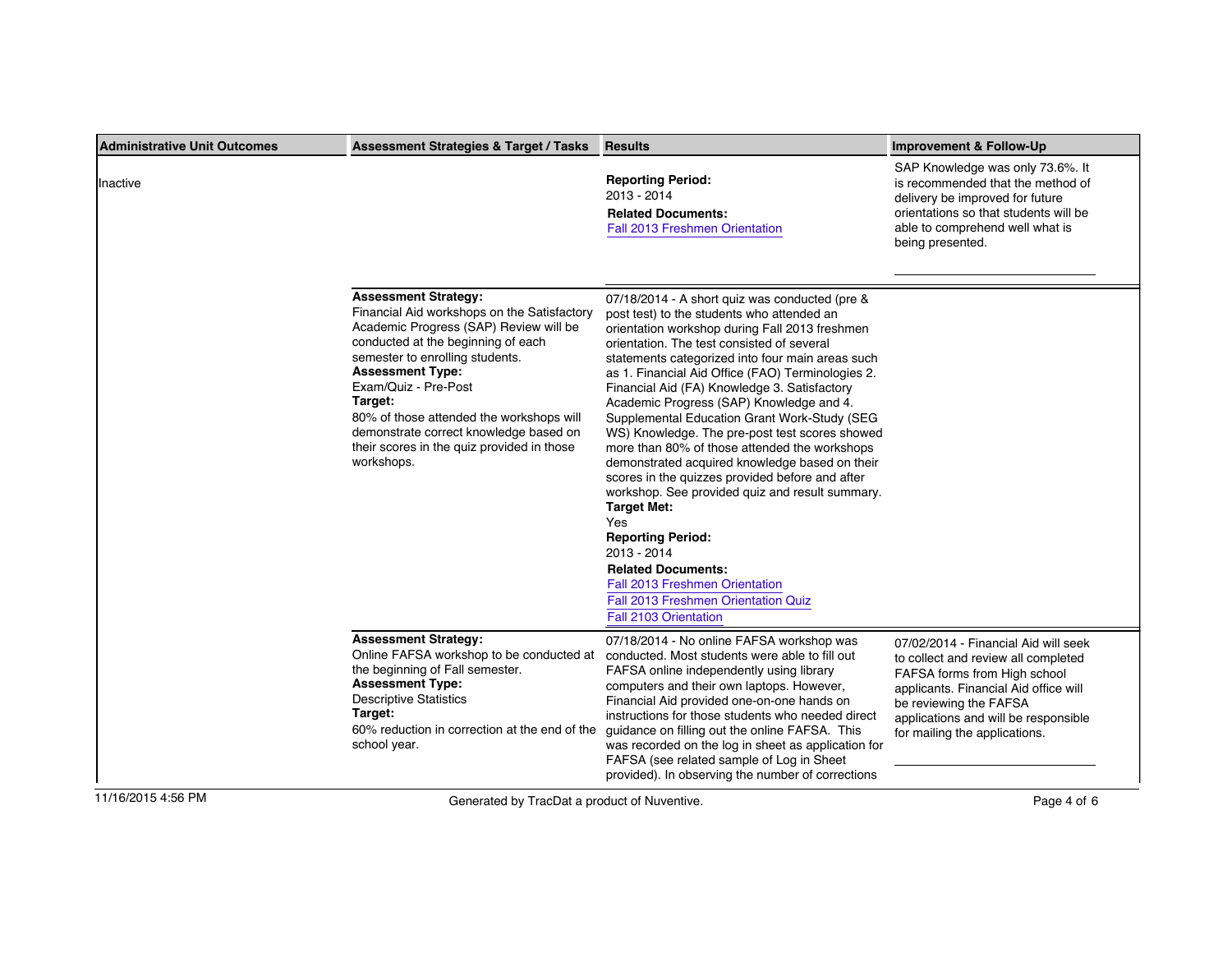| <b>Administrative Unit Outcomes</b>                                                                                                                                                                                                                                                                      | <b>Assessment Strategies &amp; Target / Tasks</b>                                                                                                                                                                                                                                                                                                        | <b>Results</b>                                                                                                                                                                                                                                                                                                                                                                                                                                                                                                                                                                                                                                                                                                                                                                                                                                                                                                                  | <b>Improvement &amp; Follow-Up</b> |
|----------------------------------------------------------------------------------------------------------------------------------------------------------------------------------------------------------------------------------------------------------------------------------------------------------|----------------------------------------------------------------------------------------------------------------------------------------------------------------------------------------------------------------------------------------------------------------------------------------------------------------------------------------------------------|---------------------------------------------------------------------------------------------------------------------------------------------------------------------------------------------------------------------------------------------------------------------------------------------------------------------------------------------------------------------------------------------------------------------------------------------------------------------------------------------------------------------------------------------------------------------------------------------------------------------------------------------------------------------------------------------------------------------------------------------------------------------------------------------------------------------------------------------------------------------------------------------------------------------------------|------------------------------------|
|                                                                                                                                                                                                                                                                                                          |                                                                                                                                                                                                                                                                                                                                                          | during the processing of awards, there has not<br>been a reduction in the corrections. Most of the<br>corrections were on inconsistencies in names<br>given on the FAFSA against birth certificates<br>submitted which included spelling differences,<br>birth dates and birth years typing errors, addition<br>of middle initials and the use of a spouse's last<br>name.<br><b>Target Met:</b><br>No<br><b>Reporting Period:</b><br>2013 - 2014<br><b>Related Documents:</b><br>2014 PacFAA Trip report<br>Sample Log in sheet                                                                                                                                                                                                                                                                                                                                                                                                |                                    |
|                                                                                                                                                                                                                                                                                                          |                                                                                                                                                                                                                                                                                                                                                          |                                                                                                                                                                                                                                                                                                                                                                                                                                                                                                                                                                                                                                                                                                                                                                                                                                                                                                                                 |                                    |
| C - studentServices - Financial Aid - 2013-<br>2014 FAO Outcome 4 - Ensure eligible<br>students are able to utilize the SEG Work-<br>Study Program.<br><b>AUO Assessment Cycle:</b><br>2013 - 2014<br><b>Start Date:</b><br>07/02/2013<br>Inactive Date:<br>10/02/2014<br><b>AUO Status:</b><br>Inactive | <b>Assessment Strategy:</b><br>Conduct SEG work-study workshops at at<br>the beginning of each semester on policies,<br>regulations and procedures of the SEG<br>Work-Study program<br><b>Assessment Type:</b><br>Exam/Quiz - Pre-Post<br>Target:<br>80% of eligible students will gain knowledge<br>about the Work-Study program and its<br>procedures. | 06/27/2014 - From the quiz (pre and post tests)<br>conducted during the work-study workshops<br>during Fall 2013 and Spring 2014 semesters, the<br>scores demonstrated that more than 80% of<br>eligible students who attended the workshops<br>gained knowledge about the work-study program<br>and its procedures. The quiz consisted of ten true<br>and false statements which were categorized into<br>four categories; 1. Policies and Regulations 2.<br>Goals and objectives 3. Procedures and 4.<br>Criteria, requirements and eligibility. In both<br>workshops, more than 80% demonstrated their<br>gained knowledge of the work-study program and<br>its procedures as evident from the post-tests in<br>both semesters. See quiz and result summary<br>provided.<br><b>Target Met:</b><br>Yes<br><b>Reporting Period:</b><br>2013 - 2014<br><b>Related Documents:</b><br>2013-2014 Work-Study Workshop<br>Assessment |                                    |